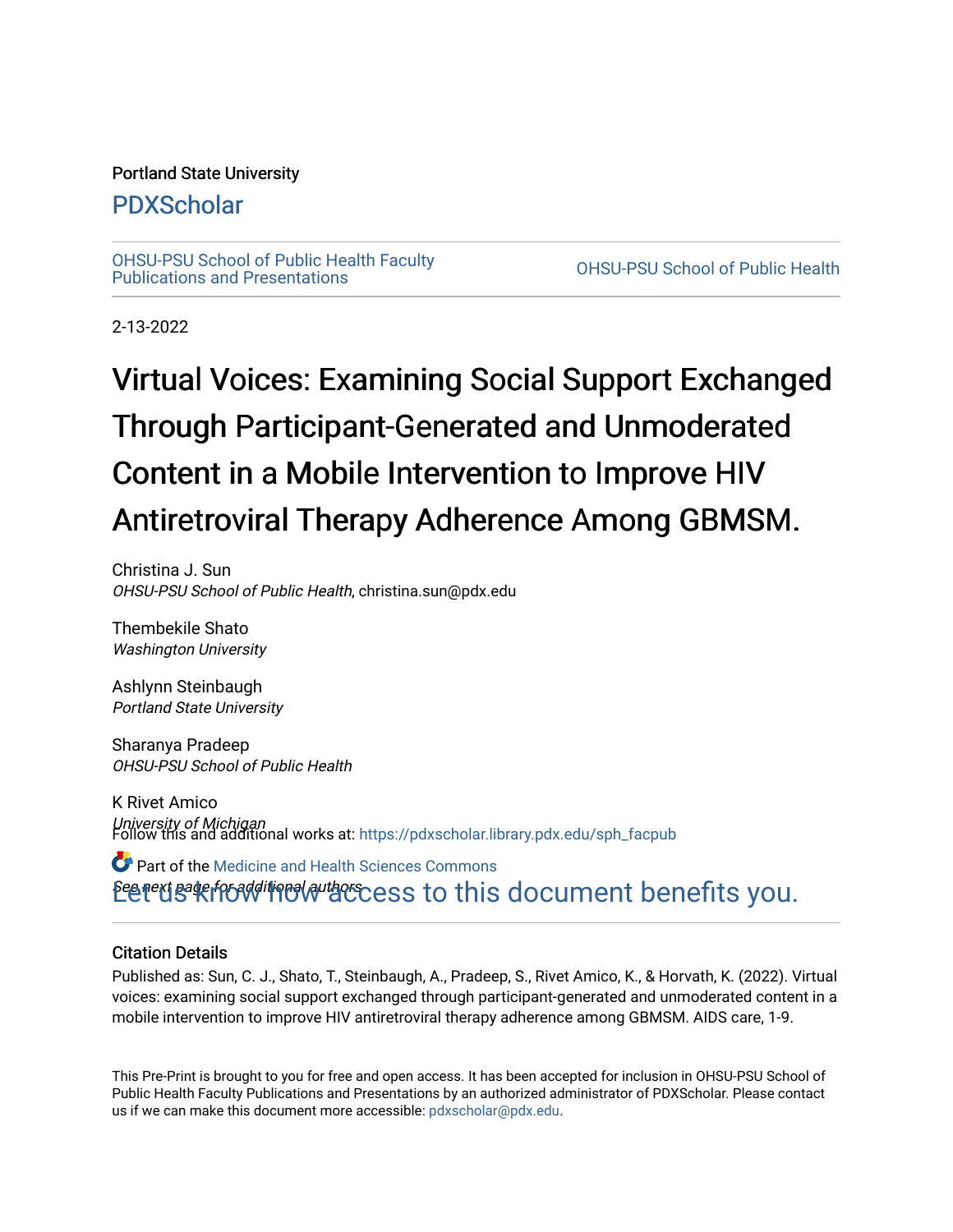#### Authors

Christina J. Sun, Thembekile Shato, Ashlynn Steinbaugh, Sharanya Pradeep, K Rivet Amico, and Keith Horvath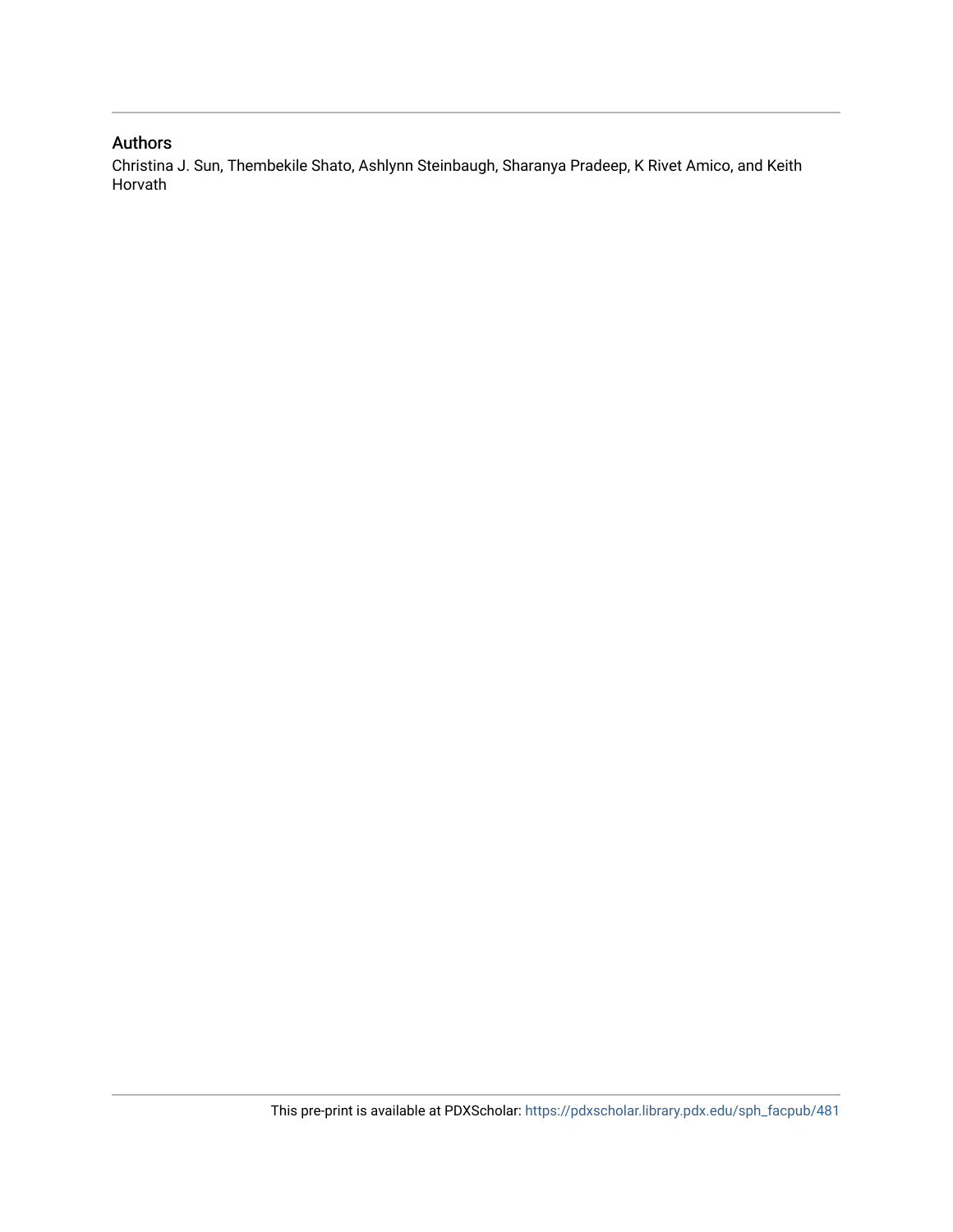## **Virtual voices: Examining social support exchanged through participant-generated and unmoderated content in a mobile intervention to improve HIV antiretroviral therapy adherence among GBMSM**

Christina J. Sun<sup>1</sup>, Thembekile Shato<sup>2</sup>, Ashlynn Steinbaugh<sup>3</sup>, Sharanya Pradeep<sup>4</sup>, K. Rivet Amico<sup>5</sup>, Keith Horvath<sup>6</sup>

<sup>1</sup> School of Public Health, Oregon Health & Science University-Portland State *University, Portland, OR, USA; <sup>2</sup> Implementation Science Center for Cancer Control, Washington University in St. Louis, St. Louis, MO, USA; <sup>3</sup> Palo Alto University, Palo Alto, CA, USA; <sup>4</sup> Boston Children's Hospital, Boston, MA, USA; <sup>5</sup> Department of Health Behavior & Health Education, University of Michigan, Ann Arbor, MI, USA; <sup>6</sup> Department of Psychology, San Diego State University, San Diego, CA, USA*

Christina J. Sun (corresponding author) [chrsun@pdx.edu,](mailto:chrsun@pdx.edu) tel: 503-725-8858, fax: 503- 725-5100, PO Box 751 Portland, OR 97207-0751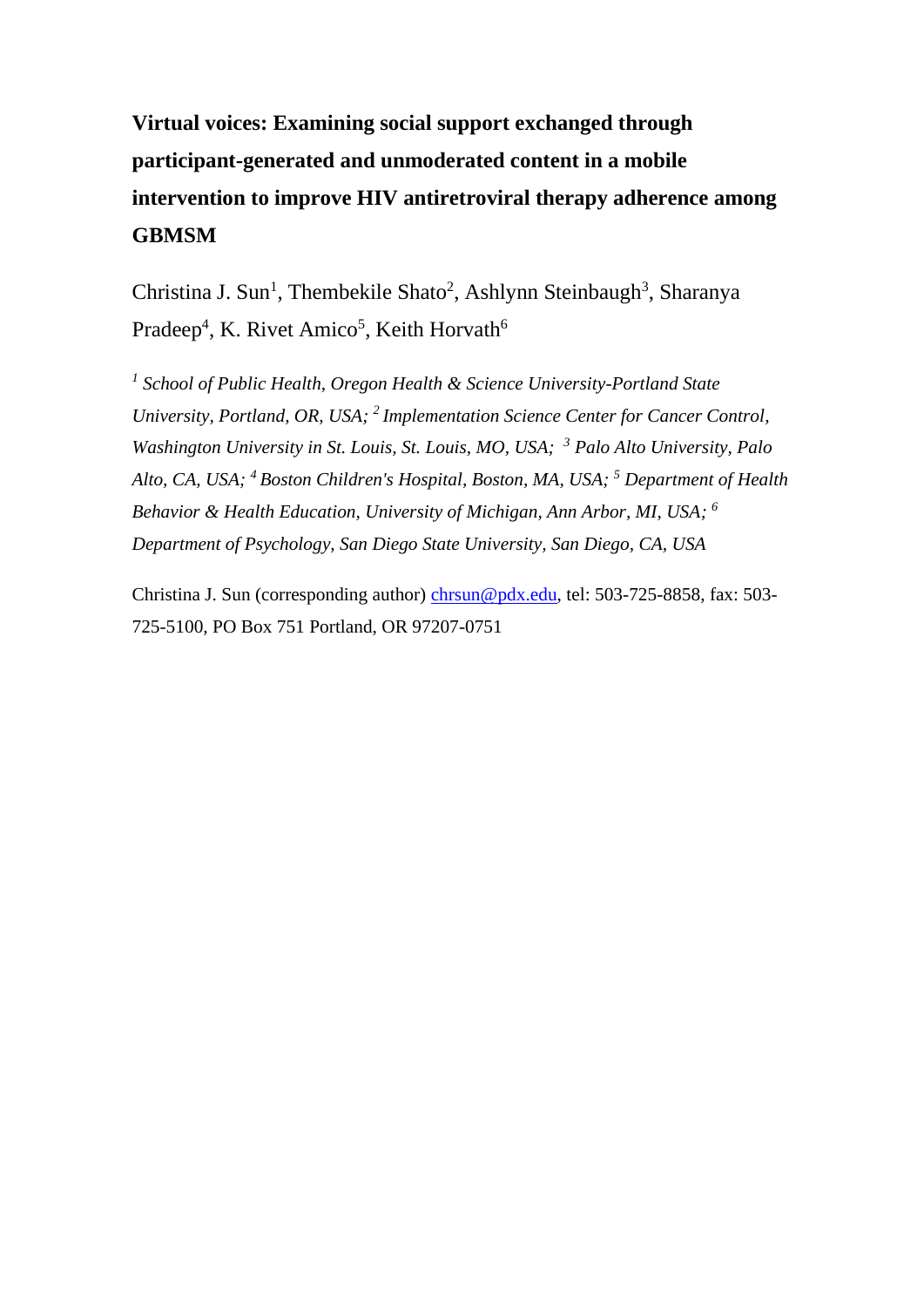## **Virtual voices: Examining social support exchanged through participant-generated and unmoderated content in a mobile intervention to improve HIV antiretroviral therapy adherence among GBMSM**

Adherence to antiretroviral therapy (ART) is a key factor in reducing morbidity and mortality for people living with HIV; however, rates are suboptimal among gay, bisexual, and other men who have sex with men (GBMSM). Online and technology-based interventions that incorporate social support represent new opportunities to improve ART adherence. This study focused on how social support was provided and sought through online messages GBMSM post within a technology-based ART adherence intervention. We coded and analyzed 1,751 messages. Within the social support messages, half of the time participants sought social support and half of the time they provided social support. Emotional and information support were the most frequently exchanged forms of social support. The most frequent topic that participants sought social support around was interpersonal relationships (29%), followed by HIV care and treatment (28%), mental health (18%), and substance use (12%). Similarly, 31% and 27% of messages in which participants provided social support were related to HIV treatment and care and interpersonal relationships, respectively. The HIV treatment and care issues most salient to GBMSM living with HIV were ART adherence, HIV treatment lab results and upcoming tests, side effects from ARTs, changes in their ART regimen, and the relationships they had with healthcare providers. The message exchange feature in this intervention was used by participants to spontaneously discuss topics relevant to, and exchange social support around, HIV treatment and care. This analysis provided a unique opportunity to understand how participants informally interact with one another, the ways in which they seek and provide social support online, and the personal issues that are most salient to them.

Keywords: social support; mHealth; ART adherence; men who have sex with men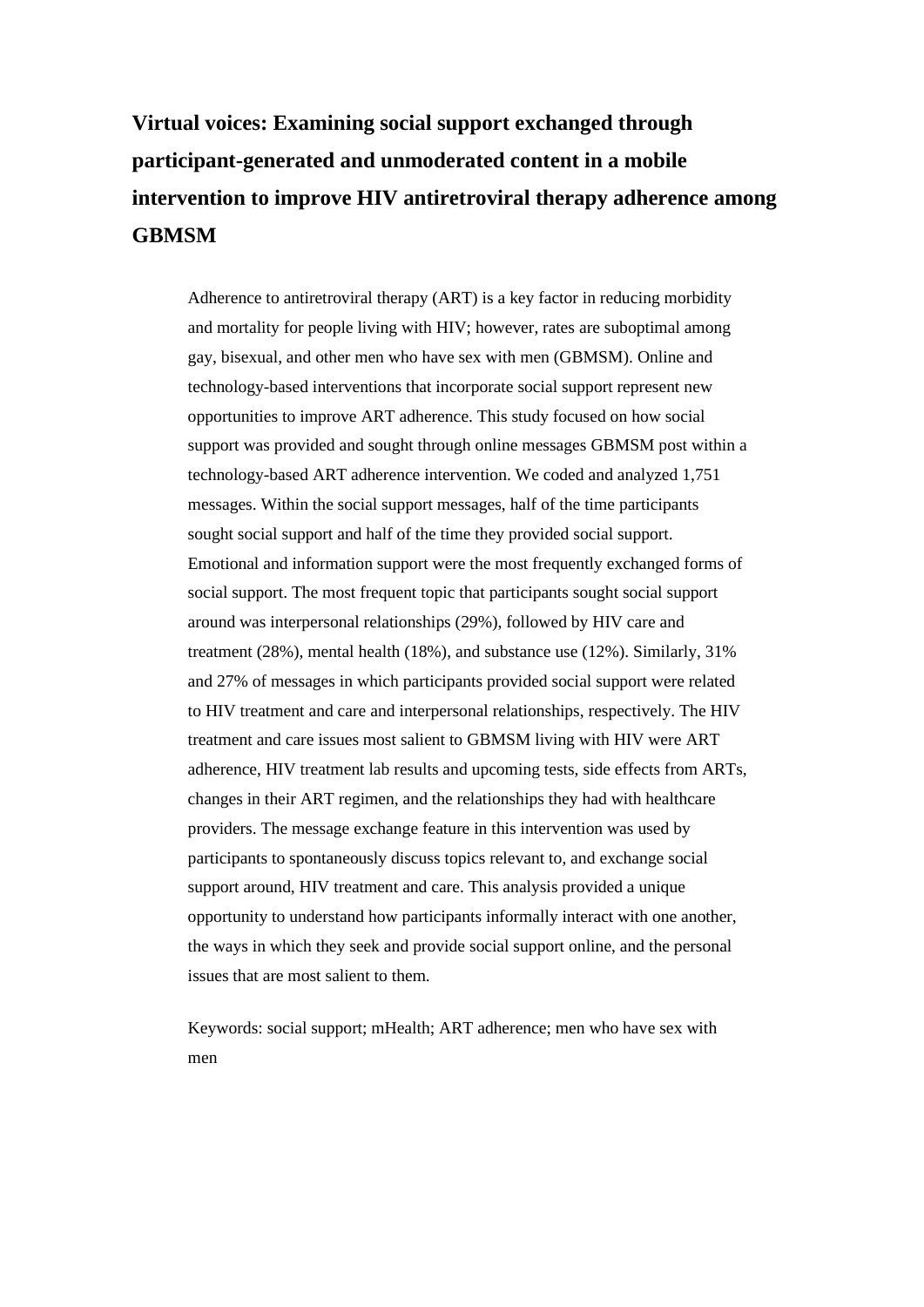#### **Introduction**

Over 1 million people are living with HIV (PLWH) in the United States (US) (Centers for Disease Control and Prevention [CDC], 2018). Retention and engagement in HIV care, and adherence to antiretroviral therapy (ART), are key in reducing morbidity and mortality (Gardner et al., 2011; Mugavero et al., 2012). With ART adherence, PLWH have nearly the same life expectancy as people without (Antiretroviral Therapy Cohort Collaboration, 2008). Furthermore, sustained viral suppression reduces transmission risks (Cohen et al., 2011, 2016).

Gay, bisexual, and other men who have sex with men (GBMSM) are disproportionately affected by HIV, representing 61% of all PLWH and 69% of new diagnoses (CDC, 2018), despite accounting for approximately 2% of the US population (Purcell et al., 2012). Current HIV care retention and viral suppression rates (58% and 61%, respectively) (Singh et al., 2017) are much lower than the National HIV/AIDS Strategy objectives of 90% and 80%, respectively (White House Office of National AIDS Policy, 2015). Increasing ART adherence is important to improve health of GBMSM.

One strategy to improve ART adherence is social support. Major types include emotional (i.e., emotional concern), informational (i.e., advice, guidance), instrumental (i.e., tangible aid such as goods or services), and appraisal (i.e., information for selfevaluation; House, 1981). Multiple types, measures, and sources of support are positively associated with ART adherence, lower viral load, and viral suppression (Burgoyne, 2005; Friedman et al., 2017; Kelly et al., 2014). Social support is one of the most impactful factors for adherence compared to a variety of sociodemographic, patient-related, treatment-related, condition-related, and interpersonal factors (Langebeek et al., 2014). Peer support interventions have positive impacts on ART adherence (Broadhead et al., 2002; Deering et al., 2009; Pearson et al., 2007; Simoni et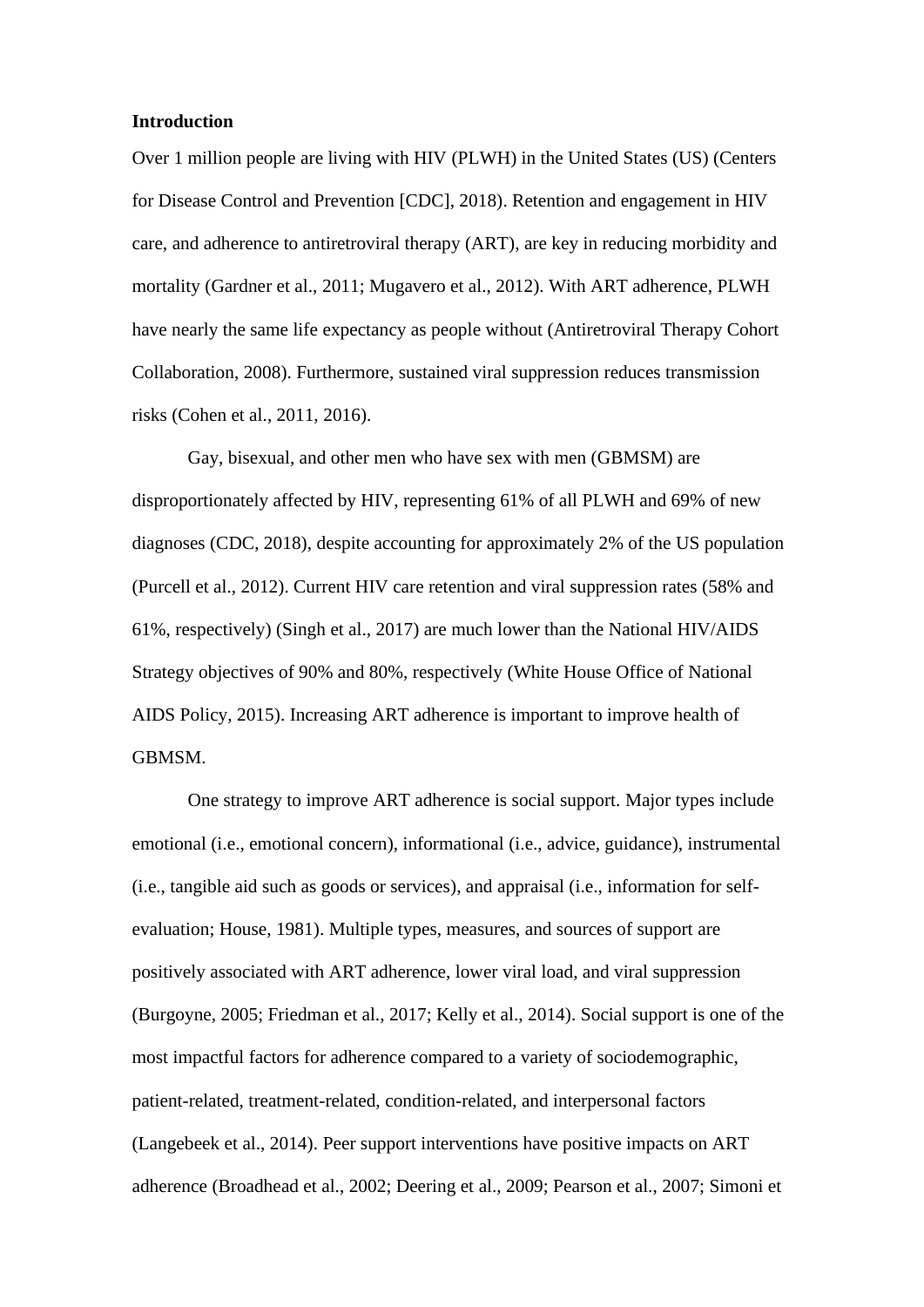al., 2009). As such, peer social support is included in recommendations and guidelines to improve ART adherence (Simoni et al., 2008; Thompson et al., 2012; Woodward & Pantalone, 2012).

Online and technology-based interventions that incorporate social support represent new opportunities to improve ART adherence, as historically most ART adherence interventions occurred in person. Of the 19 medication adherence interventions in the CDC Compendium of Evidence-based Interventions and Best Practices for HIV Prevention (HIV/AIDS Prevention Research Synthesis Project, n.d.), 16 are in person.

Little is known about how social support functions in online interventions. Online interventions may expand a social support network. Anonymity can facilitate online support for persons living with stigmatized identities or health conditions (Tanis, 2008), including HIV, as they can connect with less risk. In some instances, online support provided additional benefits beyond in-person support, particularly for people with low levels of in-person support (Brandt & Carmichael, 2020; Indian & Grieve, 2014). However, the reduction of social cues in online settings impacts the quality of support (Rains, Akers, Pavlich, Tsetsi, & Appelbaum, 2019). Researchers identified an association between in-person support and reduced depression, anxiety, and social isolation, but no such association for social support via social media (Meshi & Ellithorpe, 2021). Aspects of social support received online remain poorly understood, despite increasing interest in and use of virtual modalities. The types of social support provided or exchanged are not well represented in the literature to date.

#### **Methods**

To better understand the types of social support present in online-socialnetwork-based approaches, we examined online message posts between participants in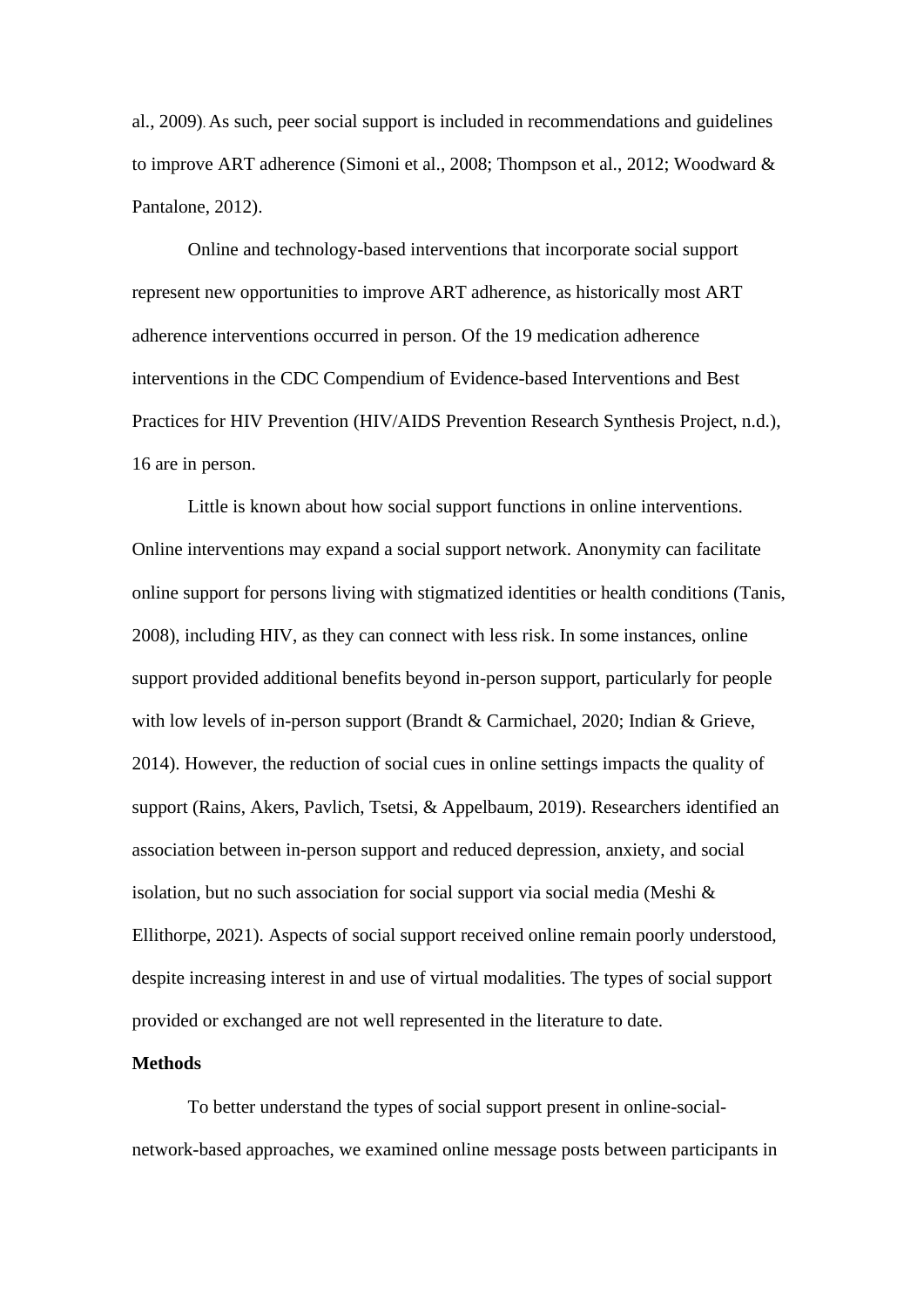the Thrive With Me (TWM) intervention study where GBMSM with HIV were provided a messaging forum (Horvath et al., 2013, 2018). We examined messages to characterize the types of social support provided and sought within the technologybased ART adherence intervention.

#### *Setting and participants*

TWM was a virtual (i.e., online) behavioral intervention to improve ART adherence among GBMSM with HIV (Horvath et al., 2013, 2018). The main components were a private social networking feature; tailored HIV and ART adherence information and tips; and medication reminders, mood self-monitoring, and reflection. Participants interacted asynchronously by posting to the message board, where other users could react to or comment on messages. Message posting was the social support component of the intervention; participants directly and voluntarily interacted with one another in a similar manner as a face-to-face peer support group. All messages were participant generated.

A total of 401 GBMSM were recruited and 202 GBMSM were randomized to use TWM for 5 months. Participants were eligible if they currently identified as male; had sex with a man within the past year; were HIV infected; had a detectable viral load or potentially suboptimal ART adherence; were proficient in English; resided in the New York City metropolitan area; were able to send and receive SMS messages; and had internet access during study period (Horvath et al., 2018). The University of Minnesota Institutional Review Board approved all research activities.

#### *Data*

We examined messages that were "upvoted." Upvoted messages were those that another participant positively reacted to using a "like" function. Posts (i.e., message that began a discussion) that were upvoted and corresponding comments (i.e., response to a post)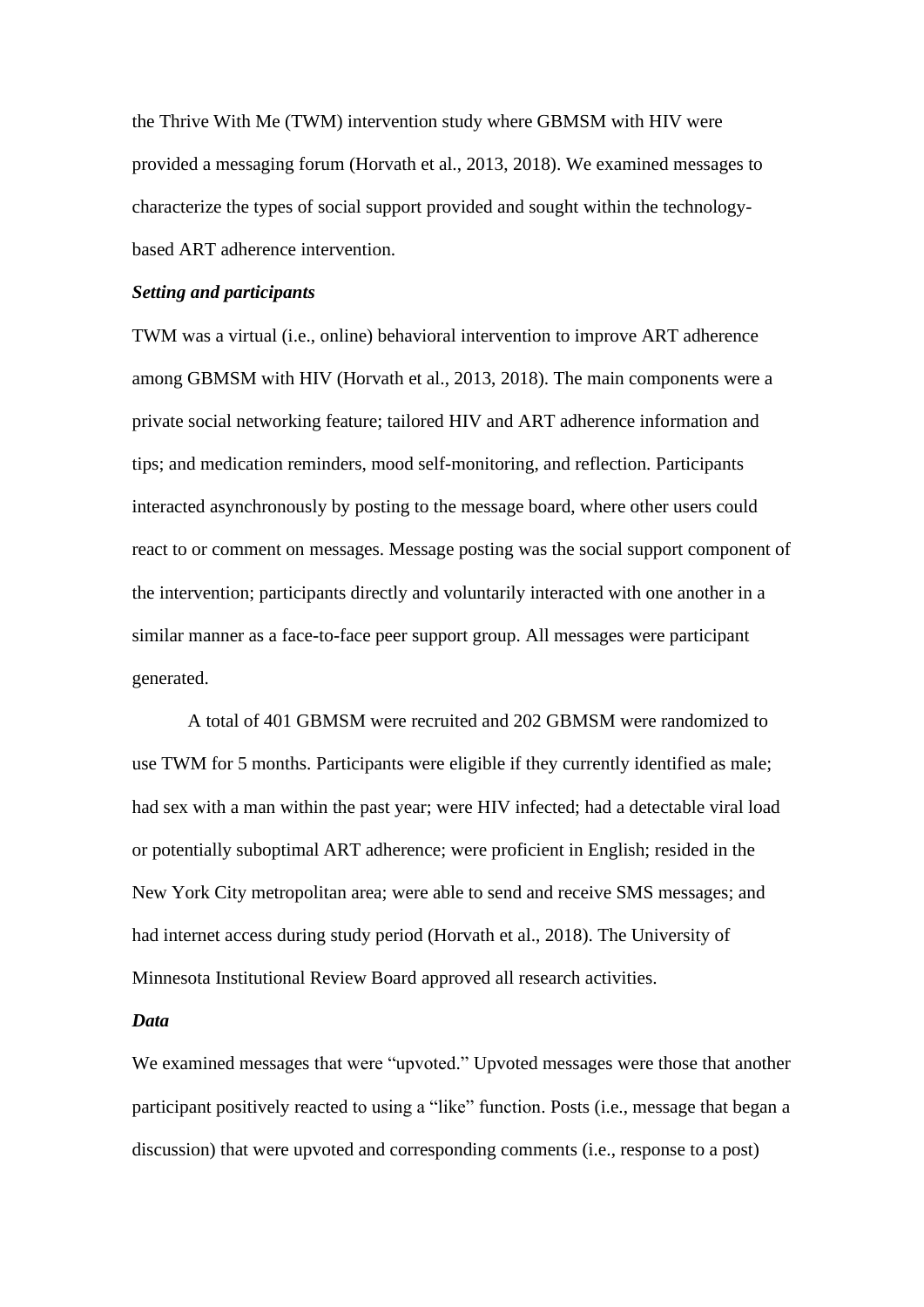were coded. Given the volume, we focused on the messages posted during the first month each participant used TWM.

Demographics were collected using Qualtrics at baseline. Participants reported their age, race, ethnicity, highest level of education completed, and employments status. Participants also completed the Medical Outcomes Study (MOS) Social Support Survey (Sherbourne & Stewart, 1991) to assess the availability of social support. Blood was drawn to assess plasma viral load.

#### *Codebook and coding*

The initial codebook was developed through an inductive and iterative approach by team members (KRA, AE, KH, TS). The first month's worth of messages from the first 50 intervention participants (October 2016 to January 2017) were iteratively reviewed to create a codebook, starting with familiarization, themes development, initial code application and then refinement.

Applying the codebook, all the posts that were upvoted and any corresponding comments were double coded by three coders (PS, AS, and TS). Any discrepancies in the coding were initially discussed within pairs and then when needed with the third coder and finally with the first author until consensus was reached. Microsoft Excel was used to organize the data.

#### *Analysis*

We calculated the inter-coder reliability (percentage of agreement between the two coders), and frequency and percentage of messages that contained a given code or subcode. For this paper, we focused on the social support codes (types: appraisal, emotional, information, instrumental; and function: providing or seeking) and HIV care codes (adherence, treatment, healthcare).

#### **Results**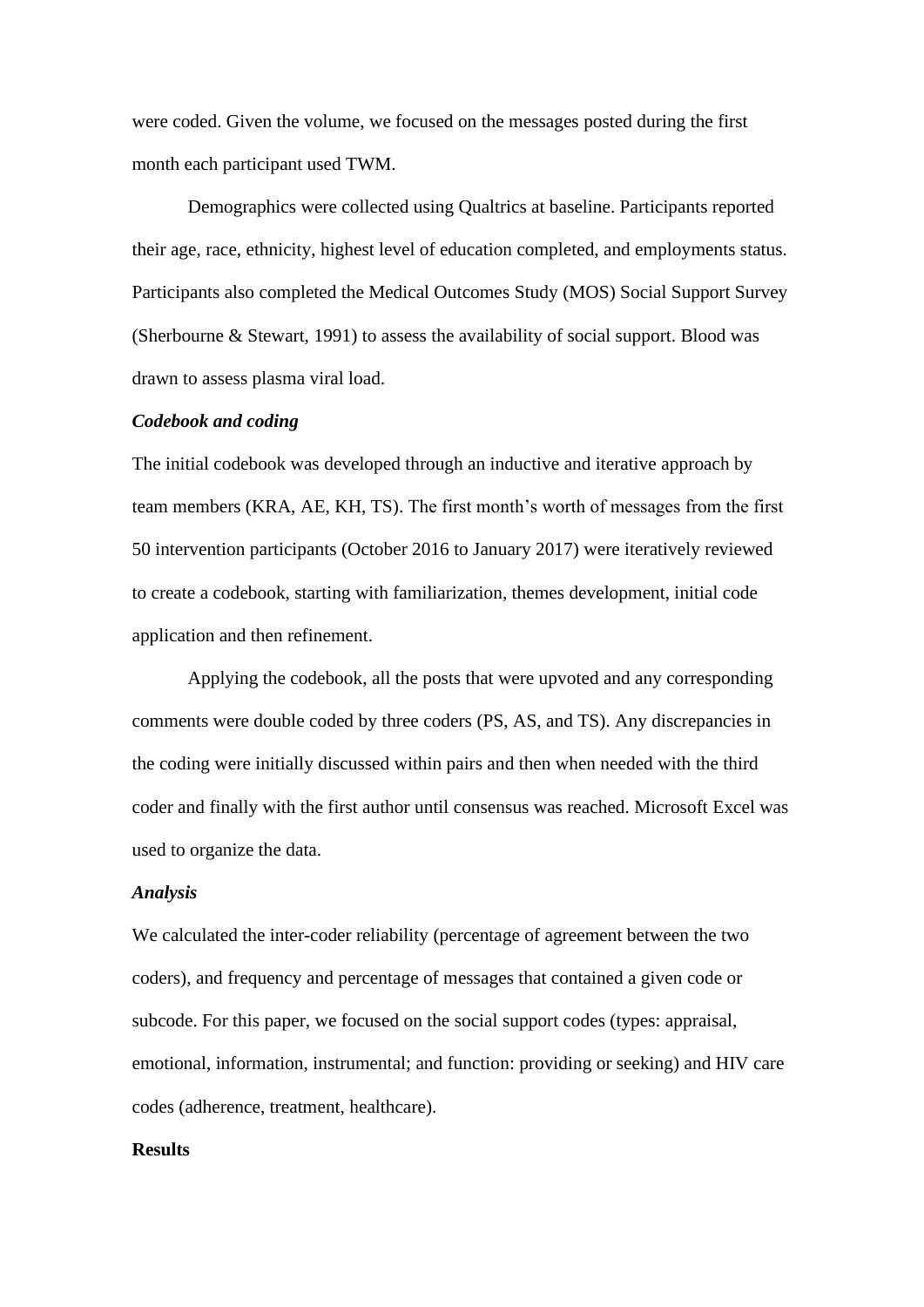#### *Participant characteristics*

Participants were on average 40 years old and 61% identified as African American or Black (see Table 1). Most participants were unemployed (38%) or disabled (17%). Approximately two-thirds (63%) had an undetectable viral load.

#### *[Table 1 near here]*

#### *Message characteristics*

We analyzed 1,751 upvoted messages. Inter-coder reliability was 94%. Fourteen percent  $(n=241)$  of the messages were coded as social support (Table 2) and 11%  $(n=187)$  were coded as HIV treatment and care (Table 3).

#### *Social support (Table 2)*

Within social support messages, half  $(n=120)$  of the time participants sought social support and half (n=121) of the time they provided social support. Emotional and information support were the most frequently exchanged forms. Emotional support was exchanged in 57% (n=137) of the support messages and informational support was exchanged in 50% (n=121) of the support messages (participants could provide or seek more than one form of support within each message). No participants requested or provided instrumental support. There were slightly more instances of participants seeking emotional support ( $n=79$ ) than providing ( $n=58$ ) it, but the reverse was true for informational support ( $n=69$  messages provided informational support while  $n=52$ messages that sought informational support).

#### *[Table 2 near here]*

Participants sought support around many different topics. The most frequent topic was interpersonal relationships (29% of all messages coded as seeking social support; n=35/120), followed by HIV care and treatment (28%; n=33/120), mental health (18%; n=21/120), and substance use (12%; n=14/120). Similarly, 31%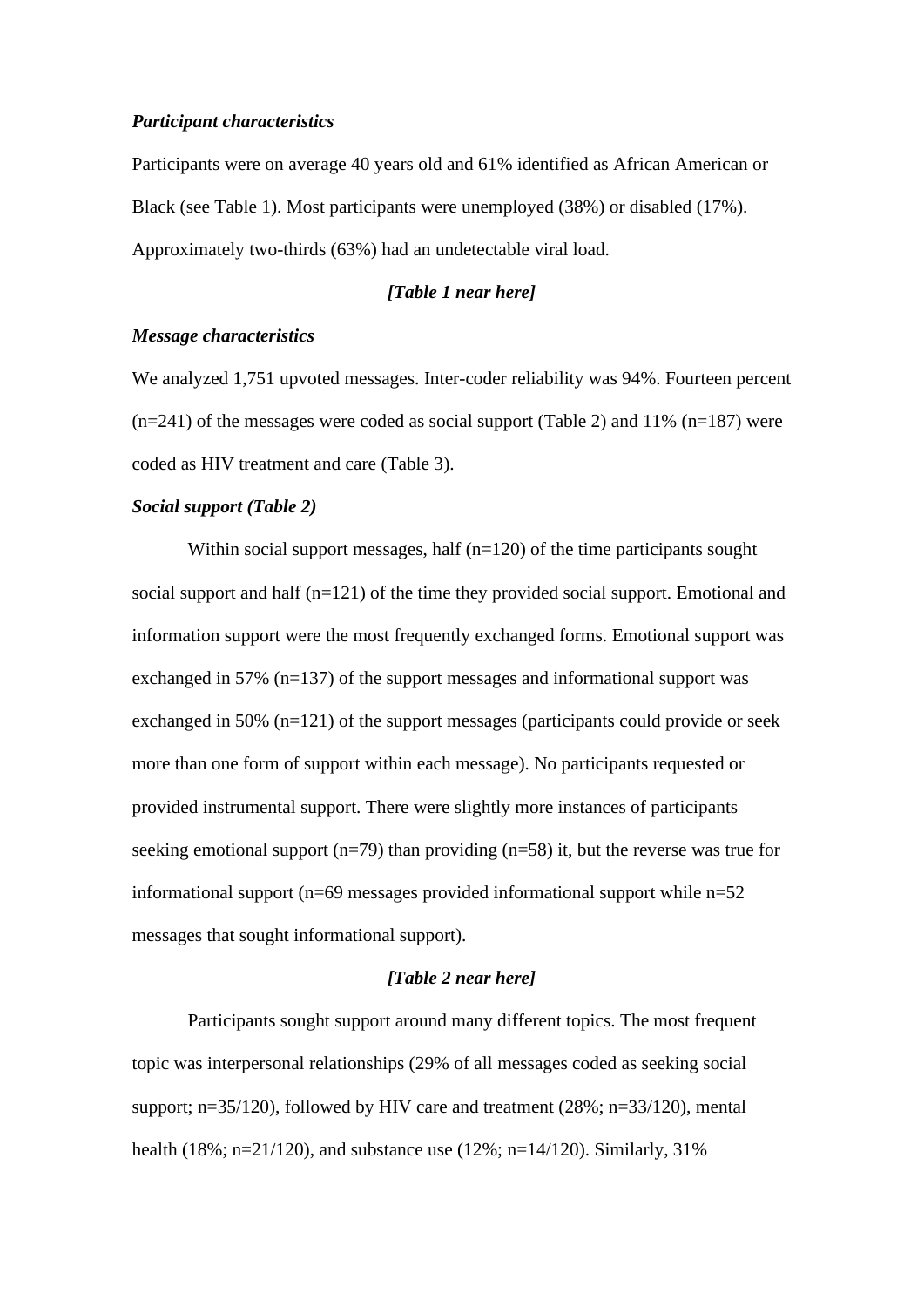$(n=38/121)$  and 27%  $(n=27/121)$  of messages in which participants provided social support were related to HIV treatment and care and interpersonal relationships, respectively. This suggests that participants received support when they sought it.

When participants exchanged support around relationships, most messages were about current romantic partners and often overlapped with discussions of HIV status (see Table 2). In messages where participants sought support around mental health, participants expressed anxiety, disappointment, stress, or sadness. Participants seeking support for substance use described their sobriety or progress towards abstinence for a variety of different substances including alcohol and methamphetamine. A summary of the overlap between HIV treatment and care codes and support are described further below (see "HIV Treatment and Care" section).

#### *HIV treatment and care (Table 3)*

#### *ART Adherence*

There were three adherence sub-codes: adherence problems, adherence strategies, and other adherence. A quarter (24%) of ART adherence messages were related to challenges taking ART including external factors (i.e., adherence problems). Participants openly shared instances when they were non-adherent to ART, including forgetting, not taking medication within a certain time period, or double dosing when they were unsure if they missed taking their medication, and sought informational support to help address adherence barriers. Participants also sought advice for specific situations that impacted adherence, such as privacy concerns when taking medication in public and the impact of job schedules on their adherence. In turn, participants responded by providing informational social support in the form of advice.

#### *[Table 3 near here]*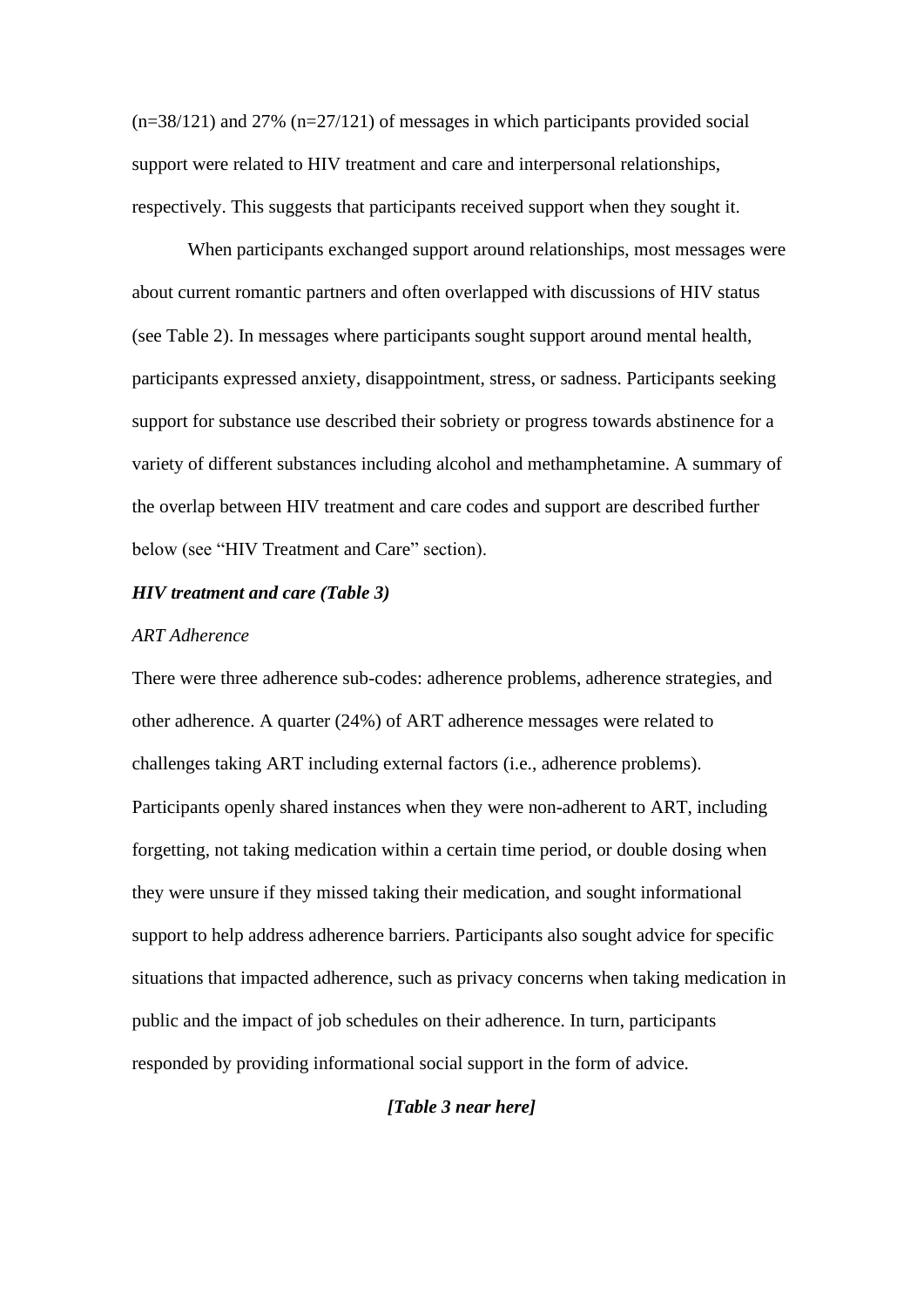Half (50%) of messages coded as adherence contained tactics to improve adherence or remember to take medication (i.e., adherence strategies). Strategies included linking medication taking to other daily activities, setting reminders on phones, tracking medication with phone calendars, using pill cases, referring to ARTs as vitamins, and using TWM features (e.g., SMS reminders). It did not appear that participants used judgmental or blaming language in responses. In some responses, participants would "normalize" non-adherence by sharing they had done the same before giving suggestions to reduce non-adherence.

About one-third of messages were related to adherence, but not problems or strategies. For example, some participants shared and celebrated their successes with adherence. Participants responded with praise and encouragement. Within the "other adherence" subcode messages, participants discussed the importance of adherence. Participants linked adherence to staying healthy and alive. Some participants even expressed gratitude about the ease of their treatment for HIV compared to other health conditions.

#### *HIV treatment*

HIV treatment messages were primarily focused on discussing labs (13%), side effects (26%), and medication changes (24%). Messages coded as labs focused on participants' most recent viral load and CD4 counts and upcoming lab work. For example, some participants celebrated good news. Participants also discussed interpreting values; for example, one participant described anxiety about his CD4 count and another participant provided support by encouraging him to follow his healthcare provider's interpretation and focus on whether results were in a healthy range instead on the exact value.

When discussing side effects, participants often named specific medications. Participants described side effects (e.g., hair loss, weight gain, diarrhea, lack of energy,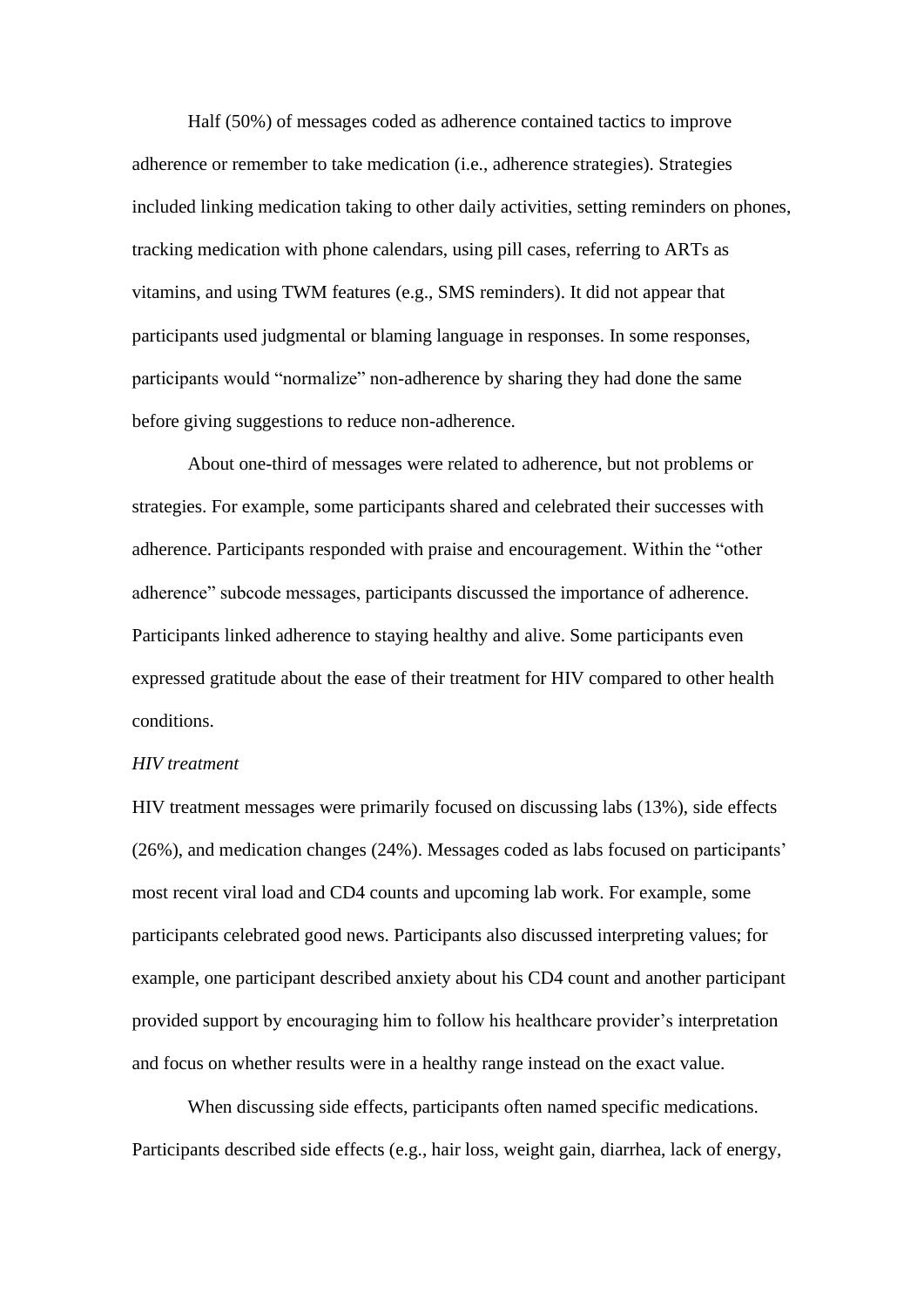upset stomach) and coping strategies, including taking medication at night so side effects occurred while asleep or utilizing medical marijuana.

Medication change messages included content about an actual, desired, or potential change in ARTs. There was often overlap between discussing medication change and side effects and similarly, participants often identified the medications by name. Some medication changes were welcomed and seen as beneficial by simplifying the regimen while others raised concerns about changes to a working regimen.

Other HIV treatment discussions related to labs, side effects, or medication changes included discussions of filling prescriptions and refills. For example, a participant sought suggestions on how to get a refill while being out of the country. Participants also discussed which resources made refills easier (e.g., patient portal) and difficulties with insurance companies not covering certain medications. Finally, some participants discussed current affairs and implications for HIV care.

#### *Healthcare*

There were two sub-codes for healthcare: healthcare provider (70%) and other healthcare (30%). Participants' relationships with various providers were discussed, including HIV providers, psychiatrists, other mental health providers, massage therapists, and case workers. When participants brought up concerns with their care, such as feeling dismissed or rushed during appointments, or a lack of caring, other participants problem solved by providing informational support such as the contact information for a preferred healthcare facility. In addition to wanting friendly service, participants discussed characteristics of HIV care that they were seeking, such as located nearby work, open outside of typical business hours, and being able to discuss decisions with their providers. Participants also posted messages about a variety of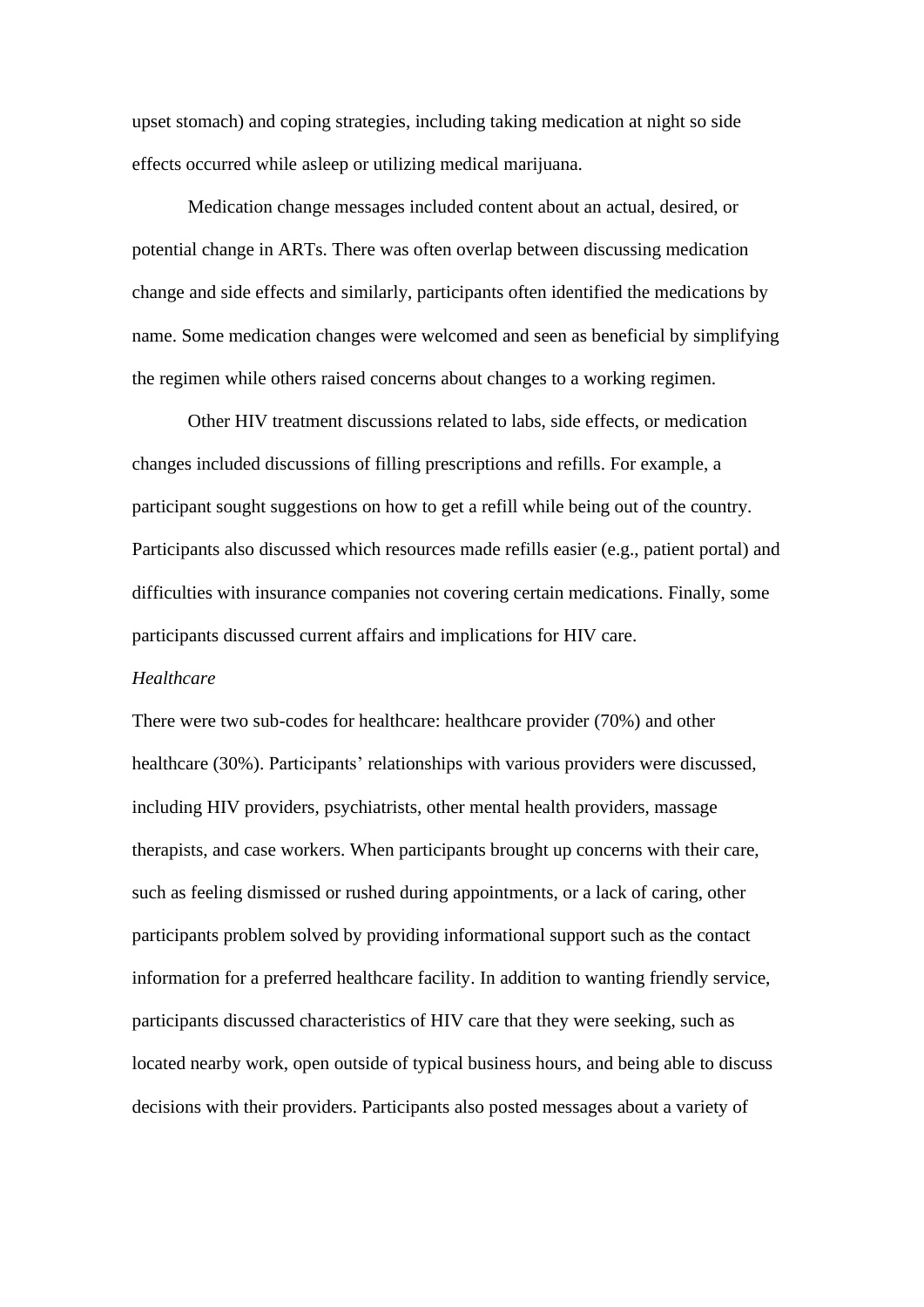health concerns that were not necessarily related to HIV (e.g., sinus, cancer, grief, pain, depression).

#### **Discussion**

In this study, we examined the spontaneous messages GBMSM posted to their peers as part of a technology-based ART adherence intervention. This analysis provides a unique opportunity to explore how GBMSM informally interacted with one another, the ways they sought and provided social support online, and the personal issues that were most salient. Unlike in-person peer-to-peer support interventions where it is often uncommon to observe how social support is exchanged and what topics emerge from these discussions, this analysis allowed us to examine the messages peers posted to one another. We found when given the opportunity to communicate with peers, participants sought and provided social support online and spontaneously discussed ART adherence, HIV treatment, and healthcare.

Similar to observational studies of online HIV/AIDS support groups, we found emotional and informational support were the predominate forms (Coursaris & Liu, 2009; Flickinger et al., 2017; Mo & Coulson, 2008). Instrumental support was not requested or offered in our study. When instrumental support was provided, it was the least frequent form (Abbasi Shavazi et al., 2016; Coulson et al., 2007; Eichhorn, 2008). Previously identified HIV treatment and care instrumental support include a supportive person picking up medication, providing transportation, and helping with medication reminders (George et al., 2009), all of which typically involve in-person activities and both parties knowing one another. The nearly absent provision of instrumental support in the current study is likely driven, in part, by study restrictions on sending one-on-one messages, which curtailed sharing personally identifying contact information. However, the functionality of the intervention did not seem to hinder participants exchanging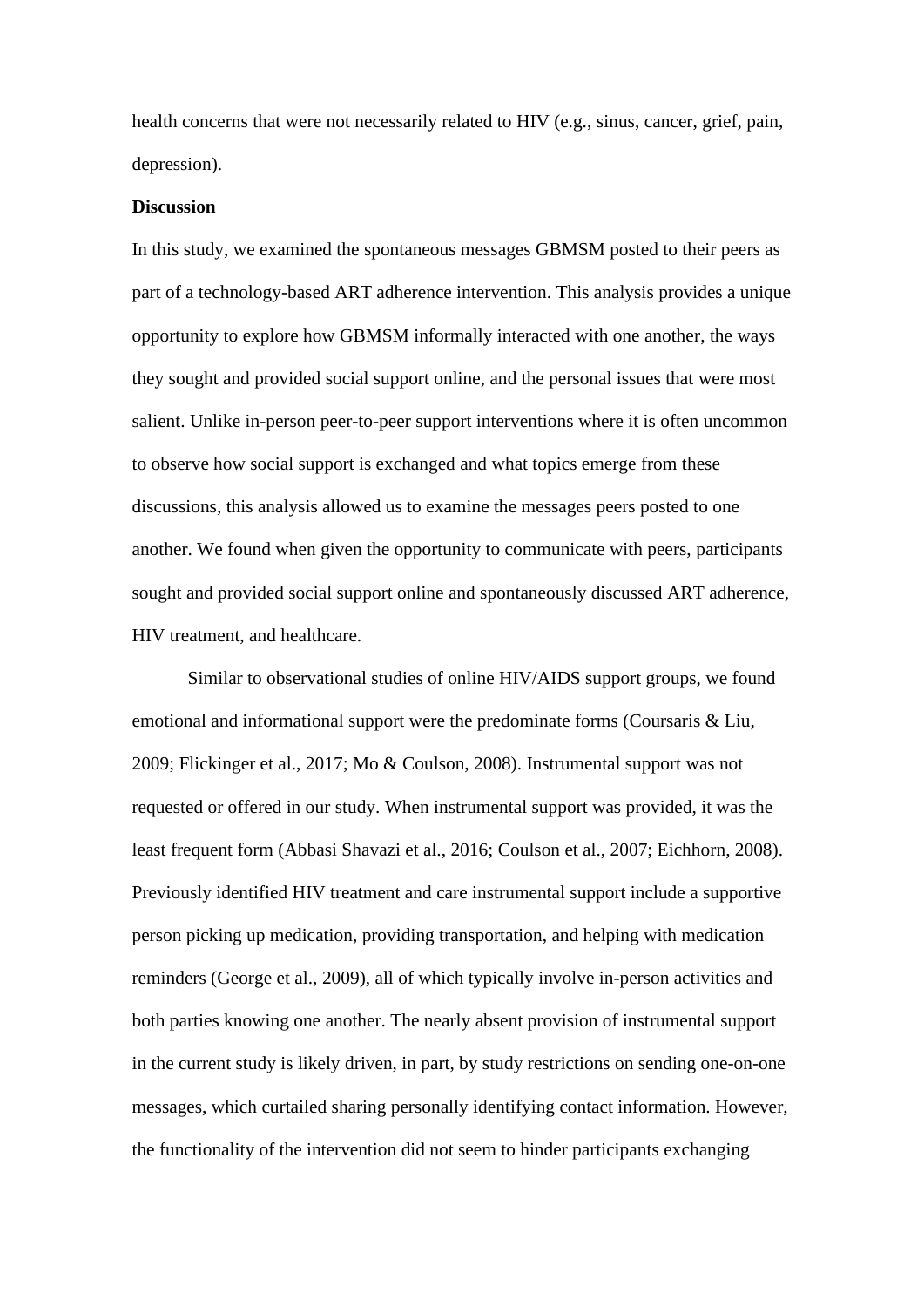emotional and informational support. Participants demonstrated care and empathy to one another and provided suggestions and advice through their messages.

We also examined what HIV treatment and care issues were most salient to GBMSM with HIV as reflected in their spontaneously generated conversations. Participants discussed their ART adherence, HIV treatment lab results and upcoming tests, ART side effects, ART regiments, and relationships with healthcare providers. Participants not only discussed challenges, but also celebrated successes in adherence and positive outcomes such as improved immune functioning. Similar to other research, participants were concerned with managing side effects (Legrand et al., 2016). These findings further support the importance of patient-provider relationships (Jaiswal et al., 2018; Oetzel et al., 2015; Roberts, 2002; Schneider et al., 2004) and suggest interventions that improve patient-provider communication about or encourage providers to discuss side effects or engage in patient-centered decision making could be helpful. Consistent with previous findings, structural barriers (Holtzman et al., 2015; Kalichman et al., 2017), such as challenges navigating insurance and healthcare systems, were reflected in the discussions of GBMSM in this study. Healthcare organizational-level changes to make medication prescription filling and refills easier are needed.

Outside of HIV care, the other most frequent areas participants sought support were interpersonal relationships, mental health, and substance use. The popularity of these topics complements existing research that described elevated rates of substance use, depression, and anxiety among GBMSM with HIV (Boarts et al., 2006; Bourne & Weatherburn, 2017; Cochran et al., 2003; Cochran & Mays, 2000; Sanchez et al., 2018). While existing research described the association between HIV transmission and substance use, we found that participants sought support for reducing substance use.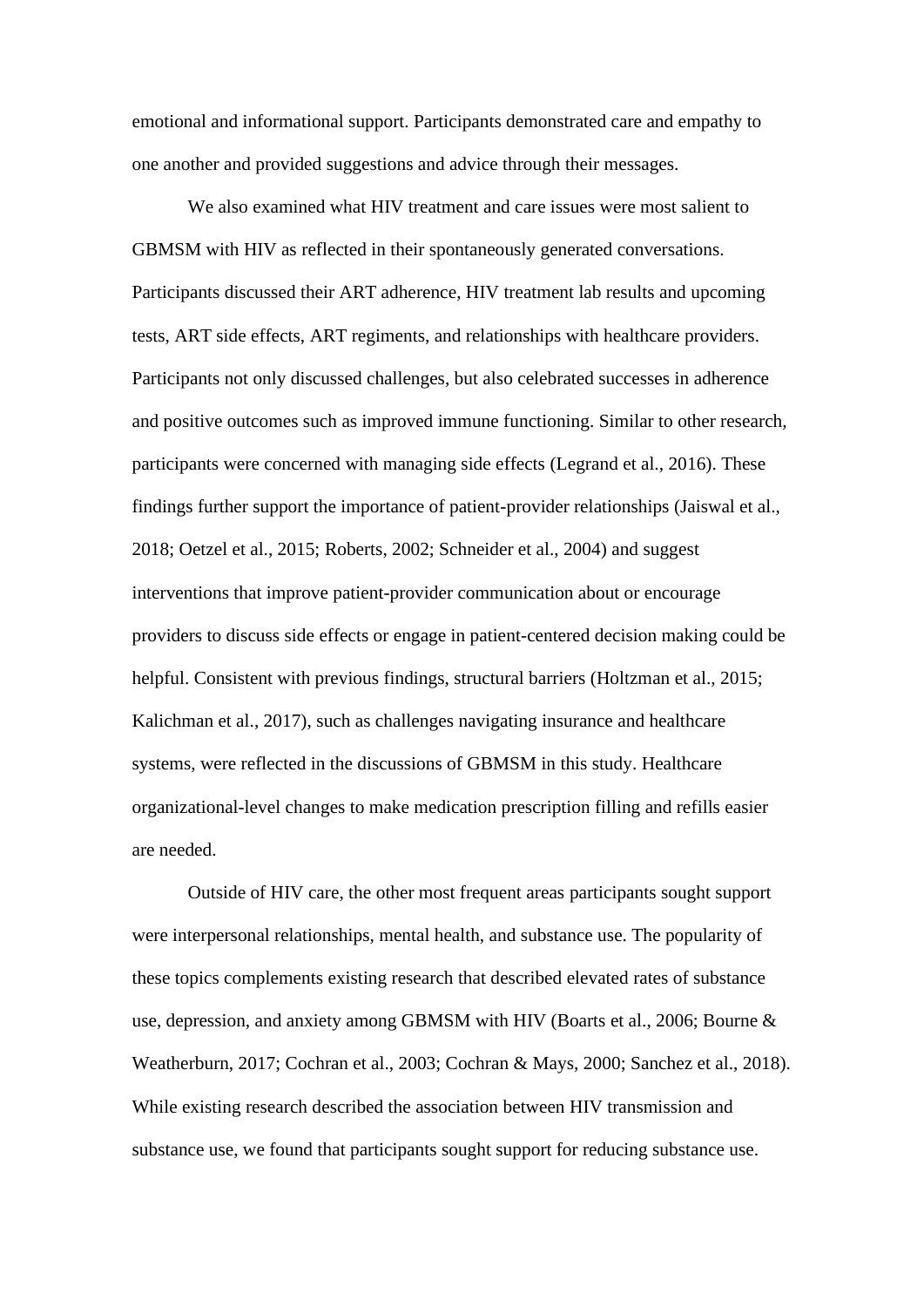HIV stigma was evident in GBMSM's interpersonal relationships as they discussed struggles with issues like disclosure. These findings add to the literature by increasing our understanding of the source of mental health concerns and how interpersonal relationships, particularly those with partners, shape the lives of GBMSM.

There are several limitations. We only examined upvoted posts and associated comments from the first month. It is possible that the types of support exchanged or content discussed differ over time or among non-upvoted posts. Participants were recruited from one urban area and findings may not be generalizable. This study does not include participants who have less access to technology (see inclusion criteria); they may seek social support differently than study participants.

Despite limitations, given the diversity of topics discussed, it appears the forum was a useful social support platform through which participants could seek advice and support from their peers. TWM discussions were unguided and unmoderated by study staff, a unique structure compared to other interventions (e.g., Hightow-Weidman et al., 2018). The message exchange feature in this intervention was used by participants to spontaneously discuss topics relevant to, and exchange social support around, HIV treatment and care. This type of analysis can be applied to other populations and health conditions to identify participant priorities. Further, online informational and emotional social support may be a critical form of support that some persons do not receive in their offline relationships. The level of social support available to participants appears to be somewhat lower than other prior studies of PLWH (Hightow-Weidman et al., 2017; McCoy et al., 2009). For those who experience HIV as a stigmatized health condition, they may not have members in their offline social support networks with whom to discuss their diagnosis and treatment, much less receive emotional support. Those with fewer opportunities for, or lower satisfaction with, offline support may rely more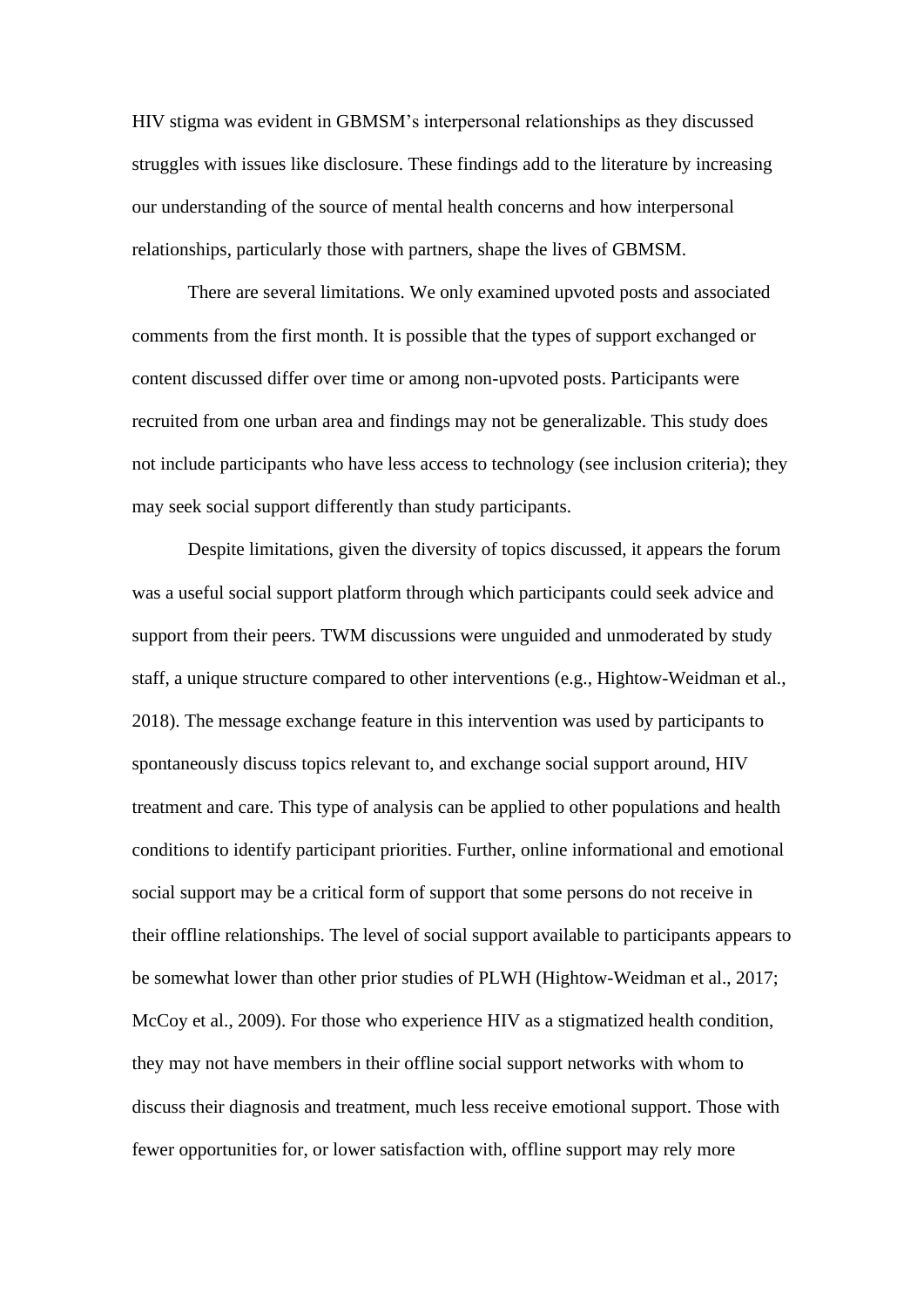heavily on online supports, such as that made available through this intervention. Future research could examine whether online social support impacts PLWH differently depending on their offline support. The potential and impact of virtual peer-to-peer social support would benefit from continued examination.

Acknowledgements, This work was supported by the National Institutes of Health under Grant R01DA039950; and the Agency for Healthcare Research and Quality under Grant K12HS022981.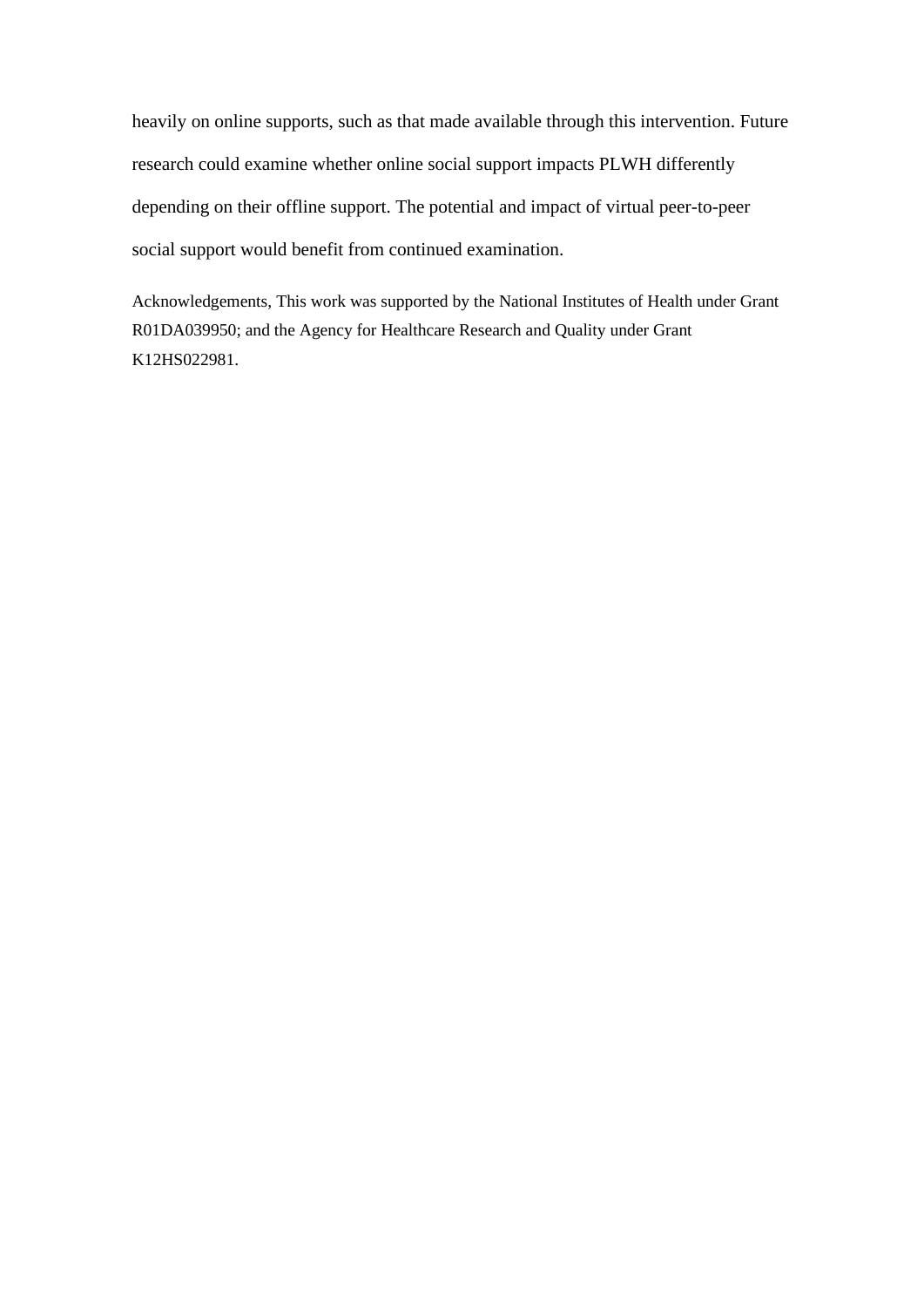References:

- Abbasi Shavazi, M., Morowatisharifabad, M. A., Abbasi Shavazi, M. T., Mirzaei, M., & Mellat Ardekani, A. (2016). Online social support for patients with multiple sclerosis: A thematic analysis of messages posted to a virtual support community. *International Journal of Community Based Nursing and Midwifery*, *4*(3), 188–198.
- Antiretroviral Therapy Cohort Collaboration. (2008). Life expectancy of individuals on combination antiretroviral therapy in high-income countries: A collaborative analysis of 14 cohort studies. *The Lancet*, *372*(9635), 293–299. https://doi.org/10.1016/S0140-6736(08)61113-7
- Boarts, J. M., Sledjeski, E. M., Bogart, L. M., & Delahanty, D. L. (2006). The differential impact of PTSD and depression on HIV disease markers and adherence to HAART in people living with HIV. *AIDS and Behavior*, *10*(3), 253–261. https://doi.org/10.1007/s10461-006-9069-7
- Bourne, A., & Weatherburn, P. (2017). Substance use among men who have sex with men: Patterns, motivations, impacts and intervention development need. *Sexually Transmitted Infections*, *93*(5), 342–346. https://doi.org/10.1136/sextrans-2016- 052674
- Brandt, S. A., & Carmichael, C. L. (2020). Does online support matter? The relationship between online identity-related support, mattering, and well-being in sexual minority men. *Computers in Human Behavior*, *111*. https://doi.org/10.1016/j.chb.2020.106429
- Broadhead, R. S., Heckathorn, D. D., Altice, F. L., Van Hulst, Y., Carbone, M., Friedland, G. H., … Selwyn, P. A. (2002). Increasing drug users' adherence to HIV treatment: Results of a peer-driven intervention feasibility study. *Social Science and Medicine*, *55*(2), 235–246. https://doi.org/10.1016/S0277- 9536(01)00167-8
- Burgoyne, R. W. (2005). Exploring direction of causation between social support and clinical outcome for HIV-positive adults in the context of highly active antiretroviral therapy. *AIDS Care - Psychological and Socio-Medical Aspects of AIDS/HIV*, *17*(1), 111–124. https://doi.org/10.1080/09540120412331305179

Centers for Disease Control and Prevention. (2018). *HIV Surveillance Report, 2018*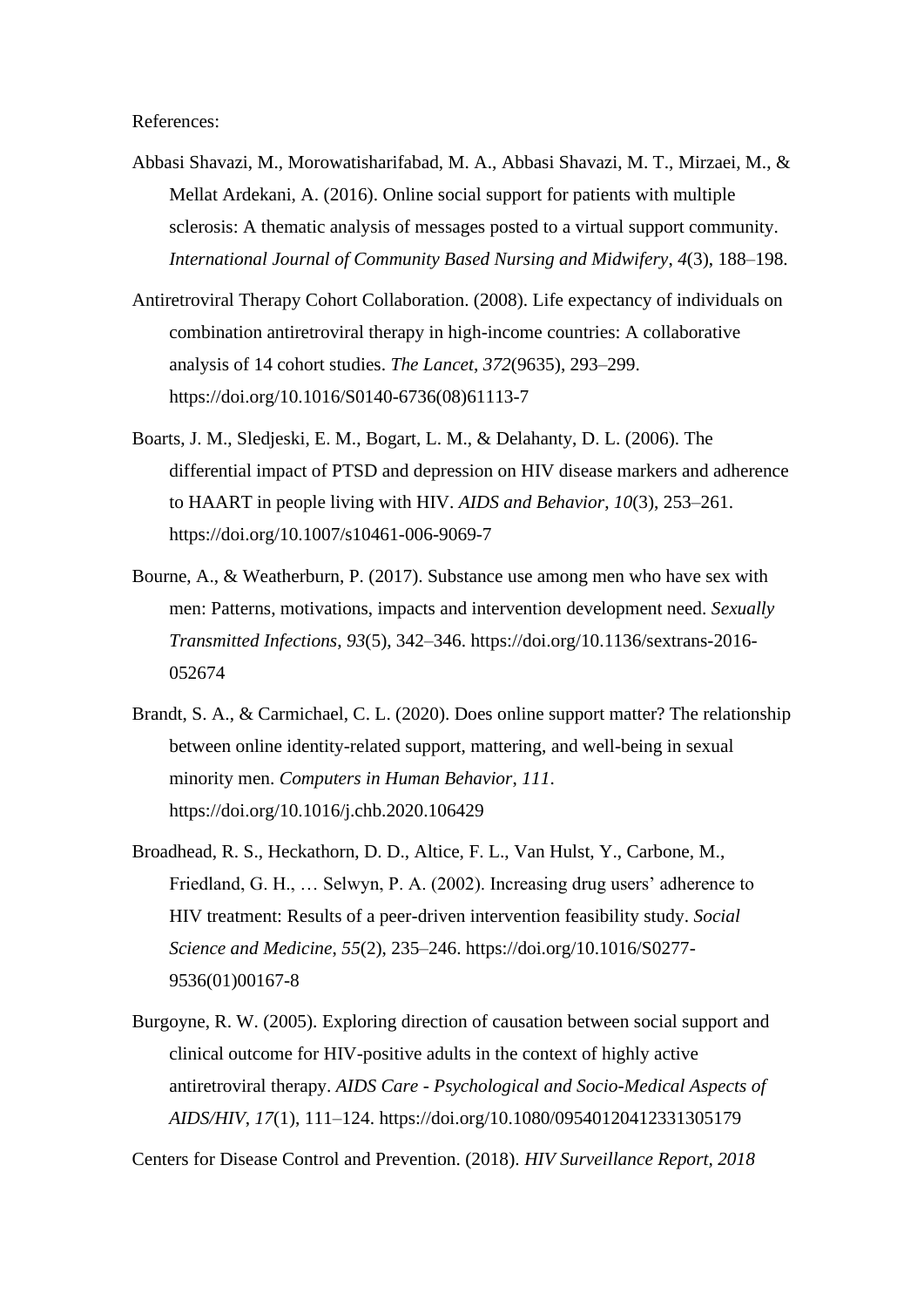*(Updated)* (Vol. 31). Retrieved from http://www.cdc.gov/hiv/library/reports/hivsurveillance.html

- Cochran, S. D., & Mays, V. M. (2000). Relation between psychiatric syndromes and behaviorally defined sexual orientation in a sample of the US population. *American Journal of Epidemiology*, *151*(5), 516–523. https://doi.org/10.1093/oxfordjournals.aje.a010238
- Cochran, S. D., Sullivan, J. G., & Mays, V. M. (2003). Prevalence of mental disorders, psychological distress, and mental health services use among lesbian, gay, and bisexual adults in the United States. *Journal of Consulting and Clinical Psychology*, *71*(1), 53–61. https://doi.org/10.1037/0022-006X.71.1.53
- Cohen, M. S., Chen, Y. Q., McCauley, M., Gamble, T., Hosseinipour, M. C., Kumarasamy, N., … Fleming, T. R. (2016). Antiretroviral therapy for the prevention of HIV-1 transmission. *New England Journal of Medicine*, *375*(9), 830–839. https://doi.org/10.1056/NEJMoa1600693
- Cohen, M. S., Chen, Y. Q., McCauley, M., Gamble, T., Hosseinipour, M. C., Kumarasamy, N., … Team, H. 052 S. (2011). Prevention of HIV-1 infection with early antiretroviral therapy. *New England Journal of Medicine*, *365*(6), 493–505. https://doi.org/10.1056/NEJMoa1105243
- Coulson, N. S., Buchanan, H., & Aubeeluck, A. (2007). Social support in cyberspace: A content analysis of communication within a Huntington's disease online support group. *Patient Education and Counseling*, *68*(2), 173–178. https://doi.org/10.1016/j.pec.2007.06.002
- Coursaris, C. K., & Liu, M. (2009). An analysis of social support exchanges in online HIV/AIDS self-help groups. *Computers in Human Behavior*, *25*(4), 911–918. https://doi.org/10.1016/j.chb.2009.03.006
- Deering, K. N., Shannon, K., Sinclair, H., Parsad, D., Gilbert, E., & Tyndall, M. W. (2009). Piloting a peer-driven intervention model to increase access and adherence to antiretroviral therapy and HIV care among street-entrenched HIV-positive women in Vancouver. *AIDS Patient Care and STDs*, *23*(8), 603–609. https://doi.org/10.1089/apc.2009.0022

Eichhorn, K. C. (2008). Soliciting and providing social support over the internet: An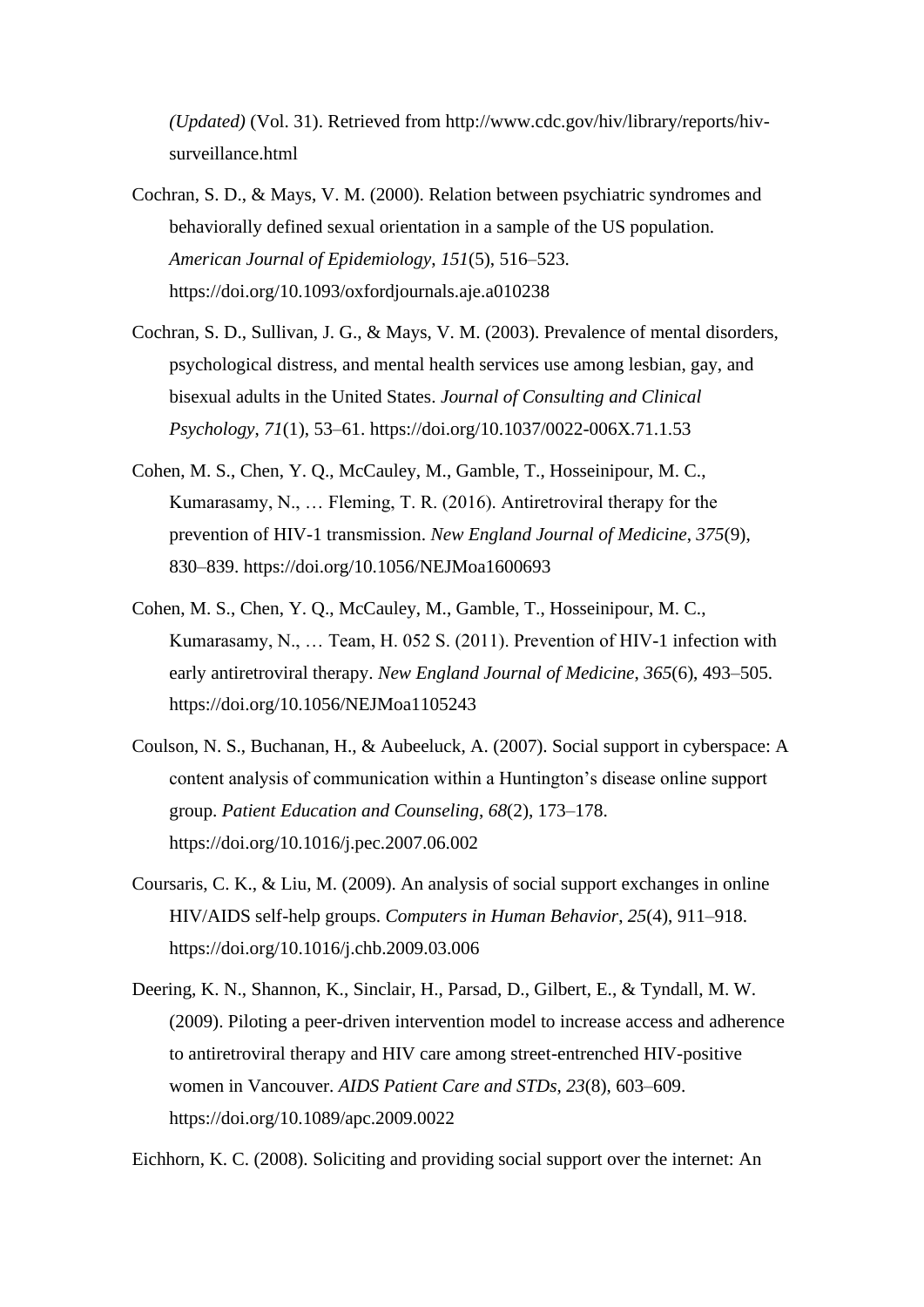investigation of online eating disorder support groups. *Journal of Computer-Mediated Communication*, *14*(1), 67–78. https://doi.org/10.1111/j.1083- 6101.2008.01431.x

- Flickinger, T. E., DeBolt, C., Waldman, A. L., Reynolds, G., Cohn, W. F., Beach, M. C., … Dillingham, R. (2017). Social Support in a Virtual Community: Analysis of a Clinic-Affiliated Online Support Group for Persons Living with HIV/AIDS. *AIDS and Behavior*, *21*(11), 3087–3099. https://doi.org/10.1007/s10461-016-1587- 3
- Friedman, M. R., Coulter, R. W. S., Silvestre, A. J., Stall, R., Teplin, L., Shoptaw, S., … Plankey, M. W. (2017). Someone to count on: social support as an effect modifier of viral load suppression in a prospective cohort study. *AIDS Care - Psychological and Socio-Medical Aspects of AIDS/HIV*, *29*(4), 469–480. https://doi.org/10.1080/09540121.2016.1211614
- Gardner, E. M., McLees, M. P., Steiner, J. F., Del Rio, C., & Burman, W. J. (2011). The spectrum of engagement in HIV care and its relevance to test-and-treat strategies for prevention of HIV infection. *Clinical Infectious Diseases*, 52. https://doi.org/10.1093/cid/ciq243
- George, S., Garth, B., Wohl, A. R., Galvan, F. H., Garland, W., & Myers, H. F. (2009). Sources and types of social support that influence engagement in HIV care among Latinos and African Americans. *Journal of Health Care for the Poor and Underserved*, *20*(4), 1012–1035. https://doi.org/10.1353/hpu.0.0210
- Hightow-Weidman, L., LeGrand, S., Choi, S. K., Egger, J., Hurt, C. B., & Muessig, K. E. (2017). Exploring the HIV continuum of care among young black MSM. *PLoS ONE*, *12*(6), 1–20. https://doi.org/10.1371/journal.pone.0179688
- Hightow-Weidman, L., Muessig, K., Knudtson, K., Srivatsa, M., Lawrence, E., LeGrand, S., … Hosek, S. (2018). A gamified smartphone app to support engagement in care and medication adherence for HIV-positive young men who have sex with men (AllyQuest): Development and pilot study. *Journal of Medical Internet Research*, *4*(2), e34. https://doi.org/10.2196/publichealth.8923
- HIV/AIDS Prevention Research Synthesis Project. (n.d.). Compendium of Evidence-Based Interventions and Best Practices for HIV Prevention. Retrieved July 2, 2020, from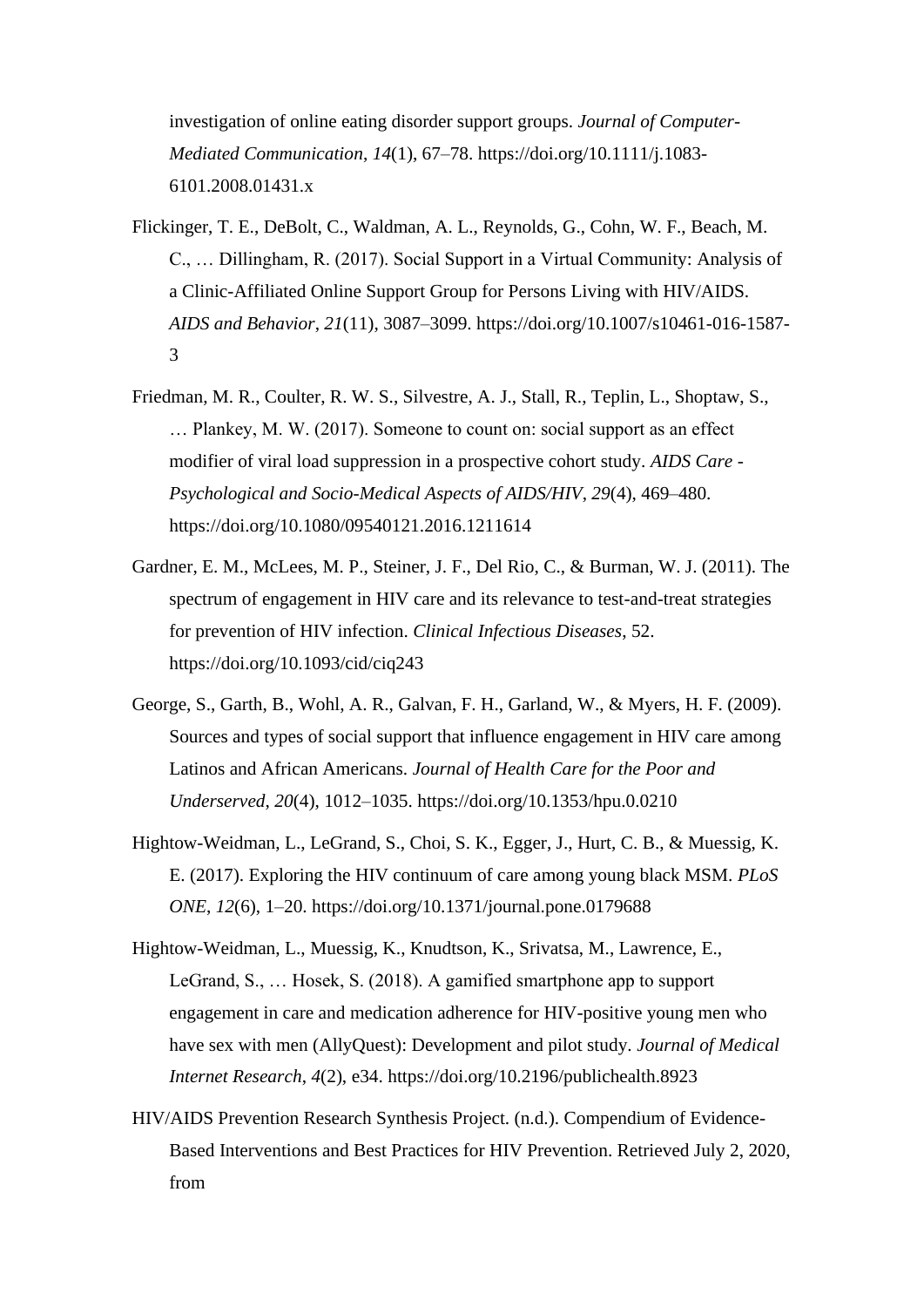https://www.cdc.gov/hiv/research/interventionresearch/compendium/index.html

- Holtzman, C. W., Shea, J. A., Glanz, K., Jacobs, L. M., Gross, R., Hines, J., … Yehia, B. R. (2015). Mapping patient-identified barriers and facilitators to retention in HIV care and antiretroviral therapy adherence to Andersen's Behavioral Model. *AIDS Care - Psychological and Socio-Medical Aspects of AIDS/HIV*, *27*(7), 817– 828. https://doi.org/10.1080/09540121.2015.1009362
- Horvath, K. J., Amico, K. R., Erickson, D., Ecklund, A. M., Martinka, A., DeWitt, J., … Parsons, J. T. (2018). Thrive With Me: Protocol for a Randomized Controlled Trial to Test a Peer Support Intervention to Improve Antiretroviral Therapy Adherence Among Men Who Have Sex With Men. *JMIR Research Protocols*, *7*(5), e10182. https://doi.org/10.2196/10182
- Horvath, K. J., Oakes, J. M., Rosser, B. R. S., Danilenko, G., Vezina, H., Amico, K. R., … Simoni, J. (2013). Feasibility, acceptability and preliminary efficacy of an online peer-to-peer social support ART adherence intervention. *AIDS and Behavior*, *17*(6), 2031–2044. https://doi.org/10.1007/s10461-013-0469-1
- House, J. S. (1981). *Work stress and social support*. Addison-Wesley Publishing Company, Inc.
- Huber, J., Muck, T., Maatz, P., Keck, B., Enders, P., Maatouk, I., & Ihrig, A. (2018). Face-to-face vs. online peer support groups for prostate cancer: A cross-sectional comparison study. *Journal of Cancer Surviorship*, *12*, 1–9. https://doi.org/10.1007/s11764-017-0633-0
- Indian, M., & Grieve, R. (2014). When Facebook is easier than face-to-face: Social support derived from Facebook in socially anxious individuals. *Personality and Individual Differences*, *59*, 102–106. https://doi.org/10.1016/j.paid.2013.11.016
- Jaiswal, J., Griffin-Tomas, M., Singer, S. N., & Lekas, H. M. (2018). Desire for Patient-Centered HIV Care Among Inconsistently Engaged Racial and Ethnic Minority People Living With HIV. *Journal of the Association of Nurses in AIDS Care*, *29*(3), 426–438. https://doi.org/10.1016/j.jana.2018.01.001
- Kalichman, S. C., Kalichman, M. O., & Cherry, C. (2017). Forget about forgetting: structural barriers and severe non-adherence to antiretroviral therapy. *AIDS Care - Psychological and Socio-Medical Aspects of AIDS/HIV*, *29*(4), 418–422.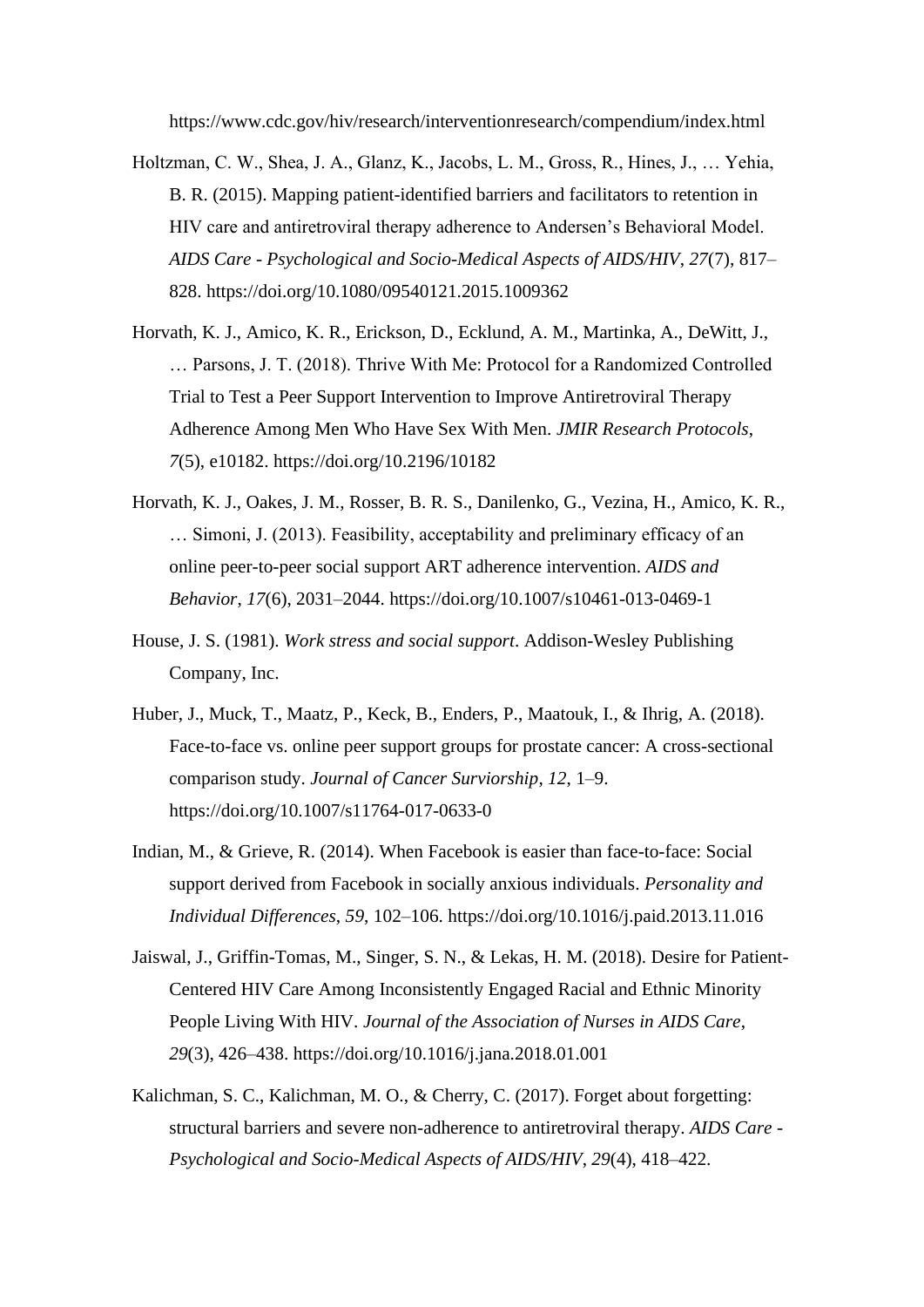https://doi.org/10.1080/09540121.2016.1220478

- Kelly, J. D., Hartman, C., Graham, J., Kallen, M. A., & Giordano, T. P. (2014). Social support as a predictor of early diagnosis, linkage, retention, and adherence to HIV care: results from the steps study. *Journal of the Association of Nurses in AIDS Care*, *25*(5), 405–413. https://doi.org/10.1016/j.jana.2013.12.002
- Langebeek, N., Gisolf, E. H., Reiss, P., Vervoort, S. C., Hafsteinsdóttir, T. B., Richter, C., … Nieuwkerk, P. T. (2014). Predictors and correlates of adherence to combination antiretroviral therapy (ART) for chronic HIV infection: a metaanalysis. *BMC Medicine*, *12*(1), 142. https://doi.org/10.1186/s12916-014-0142-1
- Legrand, S., Muessig, K. E., Mcnulty, T., Soni, K., Knudtson, K., Lemann, A., … Hightow-weidman, L. B. (2016). Epic Allies : Development of a Gaming App to Improve Antiretroviral Therapy Adherence Among Young HIV-Positive Men Who Have Sex With Men Corresponding Author : *JMIR Serious Games*, *4*(1), e6. https://doi.org/10.2196/games.5687
- McCoy, S. I., Strauss, R. P., MacDonald, P. D. M., Leone, P. A., Eron, J. J., & Miller, W. C. (2009). Social support and delays seeking care after HIV diagnosis, North Carolina, 2000-2006. *AIDS Care - Psychological and Socio-Medical Aspects of AIDS/HIV*, *21*(9), 1148–1156. https://doi.org/10.1080/09540120902730021
- Meshi, D., & Ellithorpe, M. E. (2021). Problematic social media use and social support received in real-life versus on social media: Associations with depression, anxiety and social isolation. *Addictive Behaviors*, *119*. https://doi.org/10.1016/j.addbeh.2021.106949
- Mo, P. K., & Coulson, N. S. (2008). Exploring the communication of social support within virtual communities: A content analysis of messages posted to an online HIV/AIDS support group. *CyberPsychology & Behavior*, *11*(3), 371–374.
- Mugavero, M. J., Amico, K. R., Westfall, A. O., Crane, H. M., Zinski, A., Willig, J. H., … Saag, M. S. (2012). Early retention in HIV care and viral load suppression: Implications for a test and treat approach to HIV prevention. *Journal of Acquired Immune Deficiency Syndromes*, *59*(1), 86–93. https://doi.org/10.1097/QAI.0b013e318236f7d2

Oetzel, J., Wilcox, B., Avila, M., Hill, R., Archiopoli, A., & Ginossar, T. (2015).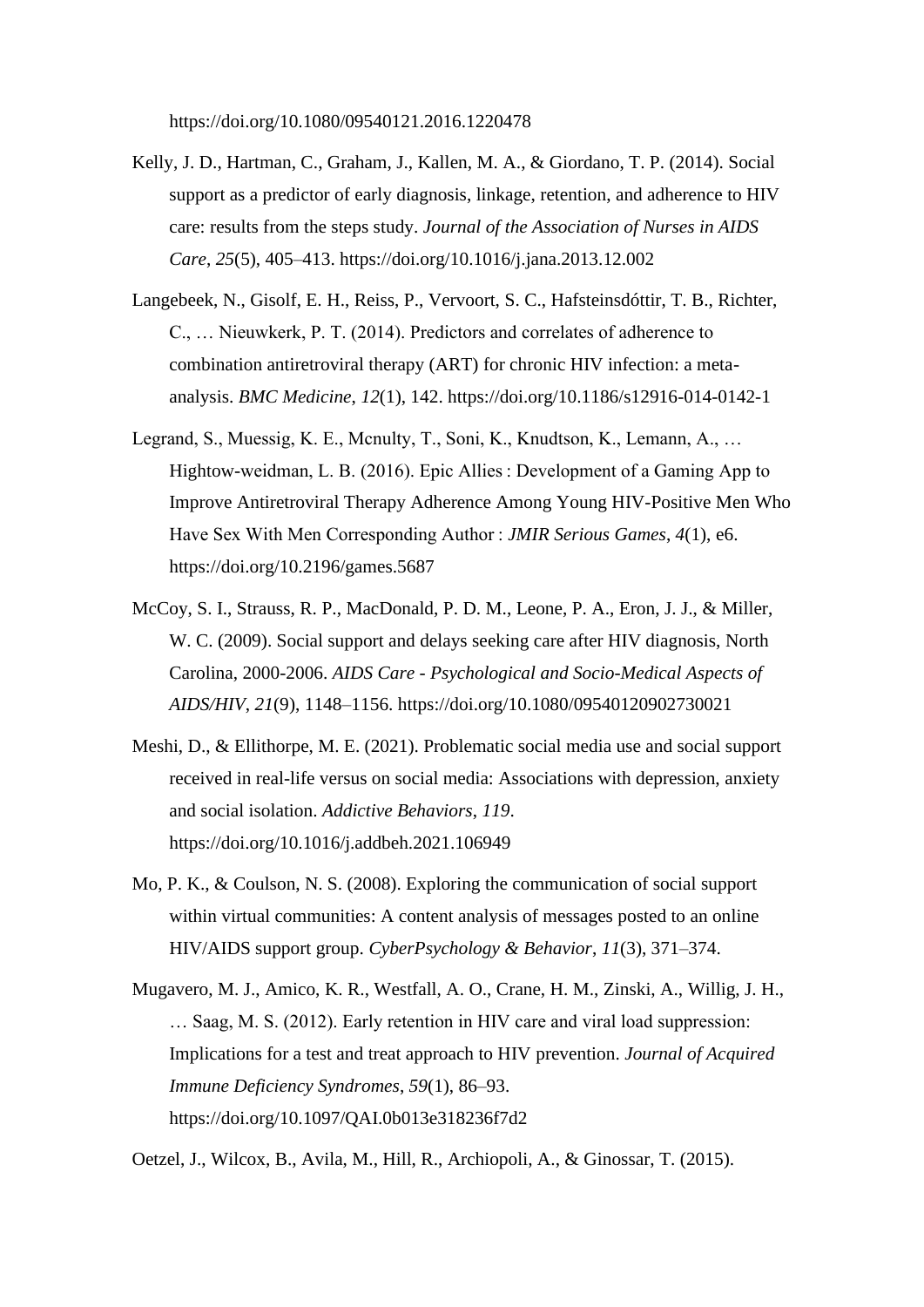Patient-provider interaction, patient satisfaction, and health outcomes: Testing explanatory models for people living with HIV/AIDS. *AIDS Care - Psychological and Socio-Medical Aspects of AIDS/HIV*, *27*(8), 972–978. https://doi.org/10.1080/09540121.2015.1015478

- Pearson, C. R., Micek, M. A., Simoni, J. M., Hoff, P. D., Matediana, E., Martin, D. P., & Gloyd, S. S. (2007). Randomized control trial of peer-delivered, modified directly observed therapy for HAART in Mozambique. *Journal of Acquired Immune Deficiency Syndromes*, *46*(2), 238–244. https://doi.org/10.1097/QAI.0b013e318153f7ba
- Purcell, D. W., Johnson, C. H., Lansky, A., Prejean, J., Stein, R., Denning, P., … Crepaz, N. (2012). Estimating the population size of men who have sex with men in the United States to obtain HIV and syphilis rates. *The Open AIDS Journal*, *6*(Suppl 1:M6), 98–107. https://doi.org/10.2174/1874613601206010098
- Rains, S. A., Akers, C., Pavlich, C. A., Tsetsi, E., & Appelbaum, M. (2019). Examining the quality of social support messages produced face-to-face and in computermediated communication: The effects of hyperpersonal communication. *Communication Monographs*, *86*(3), 271–291. https://doi.org/10.1080/03637751.2019.1595076/FORMAT/EPUB
- Roberts, K. J. (2002). Physician-patient relationships, patient satisfaction, and antiretroviral medication adherence among HIV-infected adults attending a public health clinic. *AIDS Patient Care and STDs*, *16*(1), 43–50. https://doi.org/10.1089/108729102753429398
- Sanchez, T. H., Zlotorzynska, M., Sineath, R. C., Kahle, E., Tregear, S., & Sullivan, P. S. (2018). National Trends in Sexual Behavior, Substance Use and HIV Testing Among United States Men Who have Sex with Men Recruited Online, 2013 Through 2017. *AIDS and Behavior*, *22*(8), 2413–2425. https://doi.org/10.1007/s10461-018-2168-4
- Schneider, J., Kaplan, S. H., Greenfield, S., Li, W., & Wilson, I. B. (2004). Better physician‐patient relationships are associated with higher reported adherence to antiretroviral therapy in patients with HIV infection. *Journal of General Internal Medicine*, *19*(11), 1096–1103. https://doi.org/10.1111/j.1525- 1497.2004.30418.x/full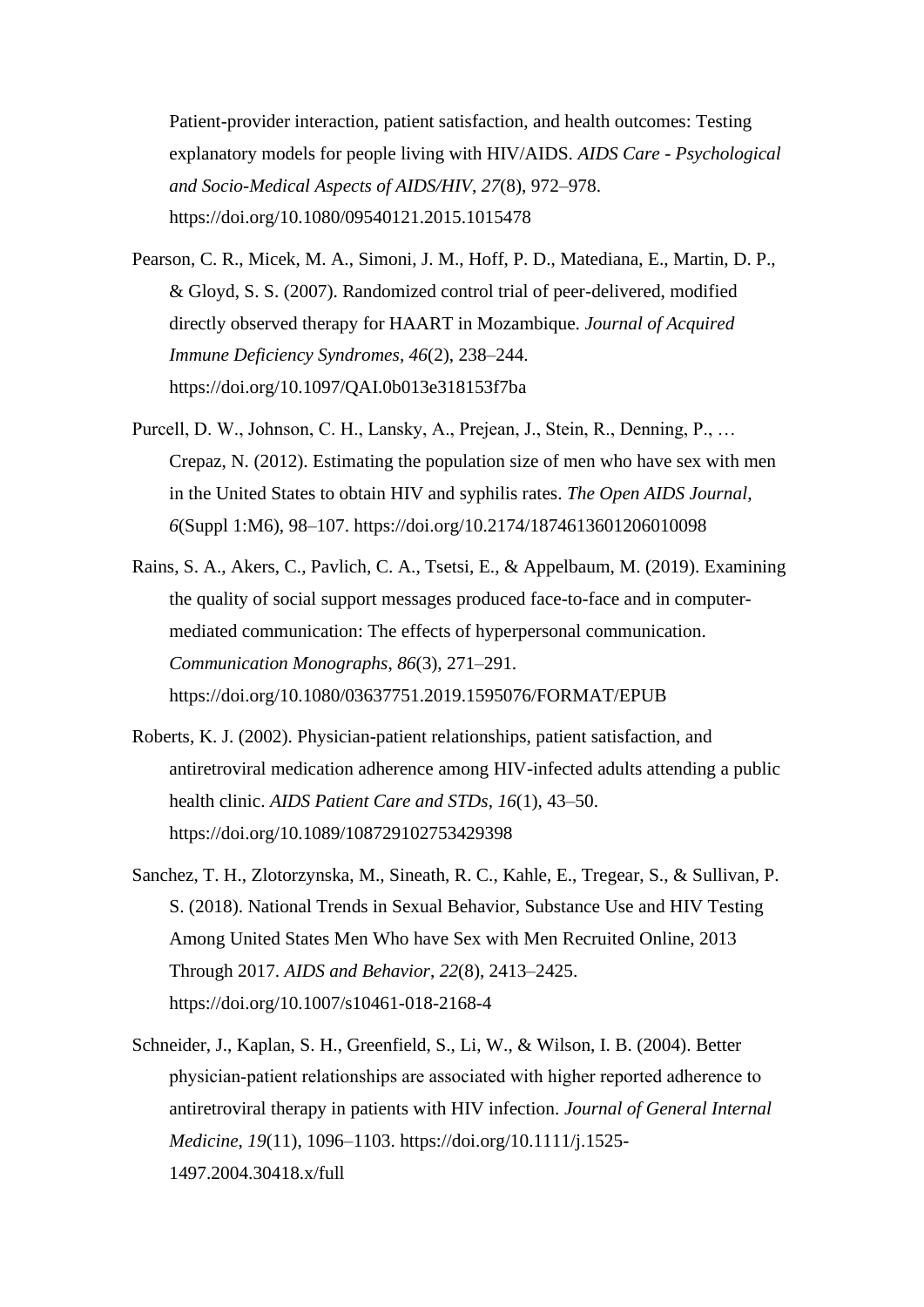- Setoyama, Y., Yamazaki, Y., & Nakayama, K. (2011). Comparing support to breast cancer patients from online communities and face-to-face support groups. *Patient Education and Counseling*, *85*, e95–e100. https://doi.org/10.1016/j.pec.2010.11.008
- Sherbourne, C. D., & Stewart, A. L. (1991). The MOS social support survey. *Social Science & Medicine*, *32*(6), 705–714.
- Simoni, J. M., Amico, K. R., Pearson, C. R., & Malow, R. (2008). Strategies for promoting adherence to antiretroviral therapy: A review of the literature. *Current Infectious Disease Reports*, *10*(6), 515–521. https://doi.org/10.1007/s11908-008- 0083-y
- Simoni, J. M., Huh, D., Frick, P. A., Pearson, C. R., Andrasik, M. P., Dunbar, P. J., & Hooton, T. M. (2009). Peer support and pager messaging to promote antiretroviral modifying therapy in Seattle: A randomized controlled trial. *Journal of Acquired Immune Deficiency Syndromes*, *52*(4), 465–473. https://doi.org/10.1097/QAI.0b013e3181b9300c
- Singh, S., Mitsch, A., & Wu, B. (2017). HIV care outcomes among men who have sex with men with diagnosed HIV infection — United States, 2015. *Morbidity and Mortality Weekly Report*, *66*(37), 969–974.
- Tanis, M. (2008). Health-related on-line forums: What's the big attraction? *Journal of Health Communication*, *13*(7), 698–714. https://doi.org/10.1080/10810730802415316
- Thompson, M. A., Mugavero, M. J., Amico, K. R., & Cargill, V. A. (2012). Guidelines for improving entry into and retention in care and antiretroviral adherence for persons with HIV: Evidence-based recommendations from an International Association of Physicians in AIDS Care panel. *Annals of Internal Medicine*, *156*(11), 817–833. https://doi.org/10.7326/0003-4819-156-11-201206050-00419
- White House Office of National AIDS Policy. (2015). *National HIV/AIDS strategy for the United States: Updated to 2020*. Washington, D.C.
- Woodward, E. N., & Pantalone, D. W. (2012). The role of social support and negative affect in medication adherence for HIV-infected men who have sex with men. *Journal of the Association of Nurses in AIDS Care*, *23*(5), 388–396.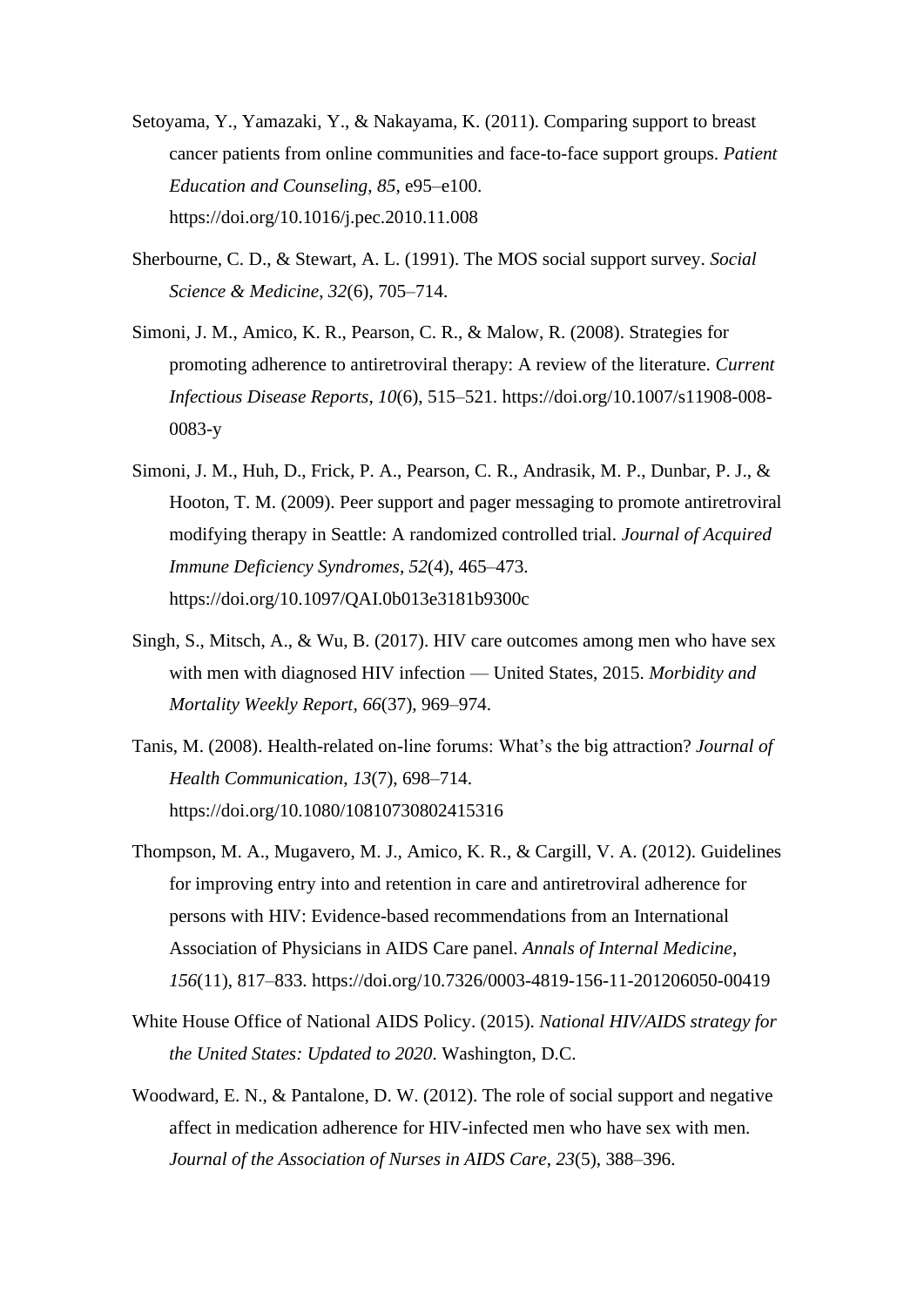### https://doi.org/10.1016/j.jana.2011.09.004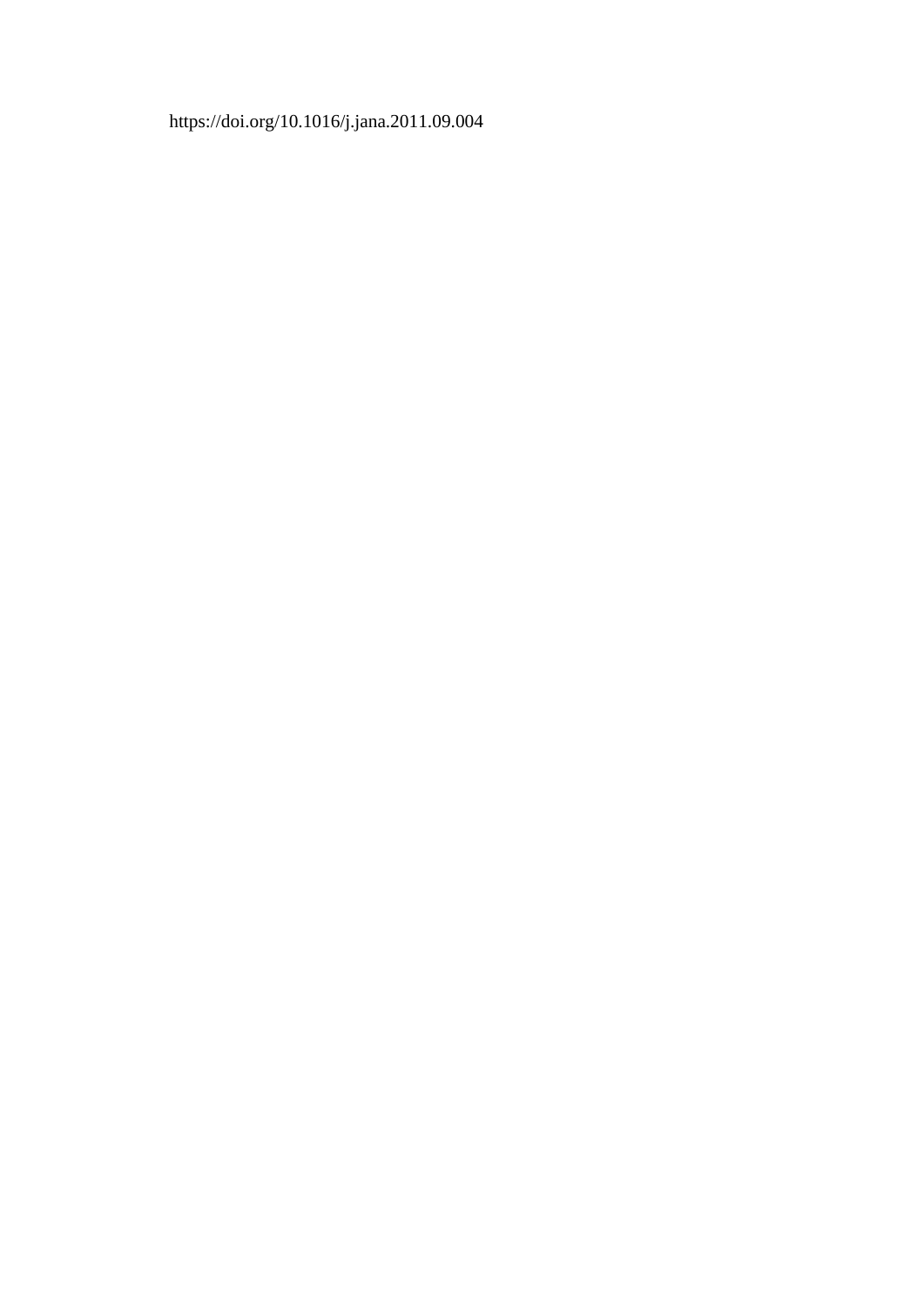| Demographics                                         | $n$ (%) or Mean $\pm$ SD |  |  |
|------------------------------------------------------|--------------------------|--|--|
| Age                                                  | $40.1 \pm 10.8$          |  |  |
| Race                                                 |                          |  |  |
| <b>African American or Black</b>                     | 123(60.9)                |  |  |
| American Indian / Alaska Native                      | 1(0.5)                   |  |  |
| Asian                                                | 1(0.5)                   |  |  |
| Native Hawaiian or Pacific Islander                  | 2(1.0)                   |  |  |
| White                                                | 54 (26.7)                |  |  |
| More than one race                                   | 12(5.9)                  |  |  |
| Not Reported                                         | 9(4.5)                   |  |  |
| Hispanic                                             | 62(30.7)                 |  |  |
| <b>Highest Level of Education Completed</b>          |                          |  |  |
| <b>High School or Less</b>                           | 59 (29.2)                |  |  |
| Some college, Associates Degree, or Technical Degree | 90(44.6)                 |  |  |
| College, Post Graduate, or Professional Degree       | 52(25.7)                 |  |  |
| Not Reported                                         | 1(0.5)                   |  |  |
| Employment                                           |                          |  |  |
| Full-Time                                            | 41 $(20.3)$              |  |  |
| Part-Time                                            | 45(22.3)                 |  |  |
| Unemployed                                           | 77(38.1)                 |  |  |
| Disabled                                             | 35(17.3)                 |  |  |
| Retired                                              | 2(1.0)                   |  |  |
| Not Reported                                         | 2(1.0)                   |  |  |
| <b>Social Support Scale</b>                          |                          |  |  |
| <b>Emotional support</b>                             | $65.0 \pm 29.1$          |  |  |
| Affectionate support                                 | $63.2 \pm 33.0$          |  |  |
| Tangible support                                     | $52.1 \pm 35.2$          |  |  |
| Social interaction support                           | $65.8 \pm 30.5$          |  |  |
| Overall social support                               | $61.9 \pm 28.0$          |  |  |
| Viral Load $(<20$ copies / mL)                       |                          |  |  |
| Detectable                                           | 74 (36.6)                |  |  |
| Undetectable                                         | 127(62.9)                |  |  |
| Not Reported                                         | 1(0.5)                   |  |  |

Table 1. Participant characteristics (n=202)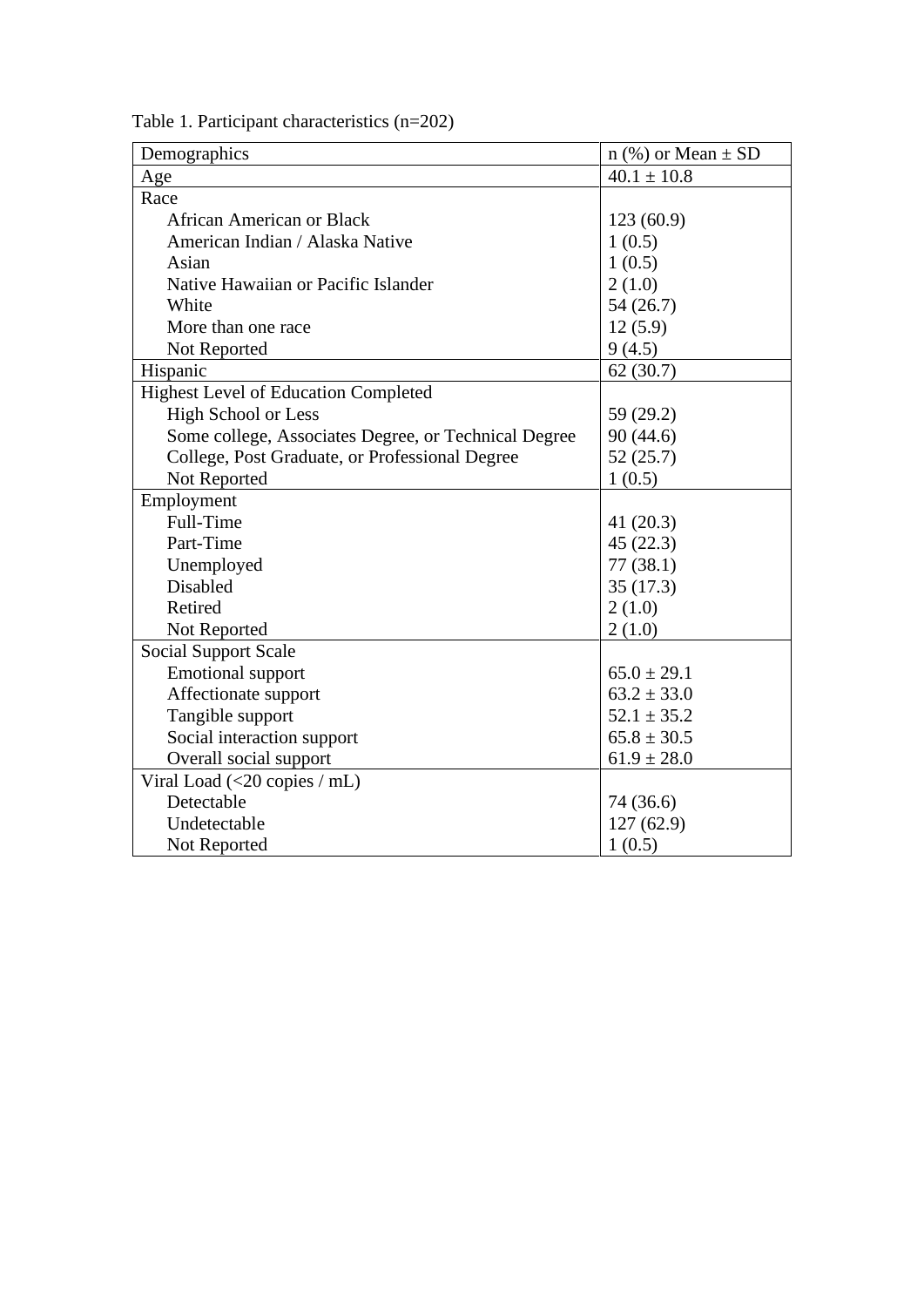|               | Providing social support $(n=121)$ | Seeking social support $(n=120)$   |
|---------------|------------------------------------|------------------------------------|
| Emotional     | $n=58$ ; Hang in there all         | n=79; Morning Fam! I need an       |
| $(n=137)$     | relationships have that give and   | <i>important suggestion for my</i> |
|               | take and sometimes it can be       | life I am pretty sure if this      |
|               | hard cause you may feel at times   | weekend I go to his place we       |
|               | you are taking to much. If you     | would definitely go crazy in bed.  |
|               | can take the HIV status of you     | I want to know how should I        |
|               | both out of the picture and just   | bring up this topic before the     |
|               | deal with the love this guy is     | weekend. I am little afraid to     |
|               | showing you may open up more       | know his thoughts on being poz.    |
|               | room for a comforting relation.    | Also if I plan on telling him how  |
|               | Just live and enjoy each other     | can I be honest when it comes to   |
|               | especially as this guy wants to be | express? I need the right words    |
|               | with you regardless of your HIV    | so there is less chance for a      |
|               | status. You have got yourself a    | heartbreak? Any help would be      |
|               | good guy. (Black, 49, comment)     | appreciated. Thank you guys        |
|               |                                    | (Asian, 27, post)                  |
| Informational | $n=69$ ; Turn of the TV one hour   | $n=52$ ; Today I was feeling a bit |
| $(n=121)$     | before bed. Don't use your phone   | down. It was hard to get the day   |
|               | or any screen device before bed.   | going. I went to the gym and got   |
|               | Have a Chamomile tea (make the     | my energy back. Do you ever just   |
|               | tea yourself in a quite            | have a hard time getting things    |
|               | environment). Make sure your       | going in the morning. If so what   |
|               | bed place is clean and with good   | do you do to pump yourself up?     |
|               | smell. Make sure the place is      | (Black, 48, post).                 |
|               | quite and dark. Listen to some     |                                    |
|               | meditation app when you are in     |                                    |
|               | bed. FOCUS on resting your         |                                    |
|               | mind. Tell yourself you are going  |                                    |
|               | to sleep tonight Sweet Dreams.     |                                    |
|               | (Black, 47, comment)               |                                    |

Table 2. Example and frequency of social support codes

\* Column totals are less than the sum of cell values as more than one type of social support could be provided or sought in the same message.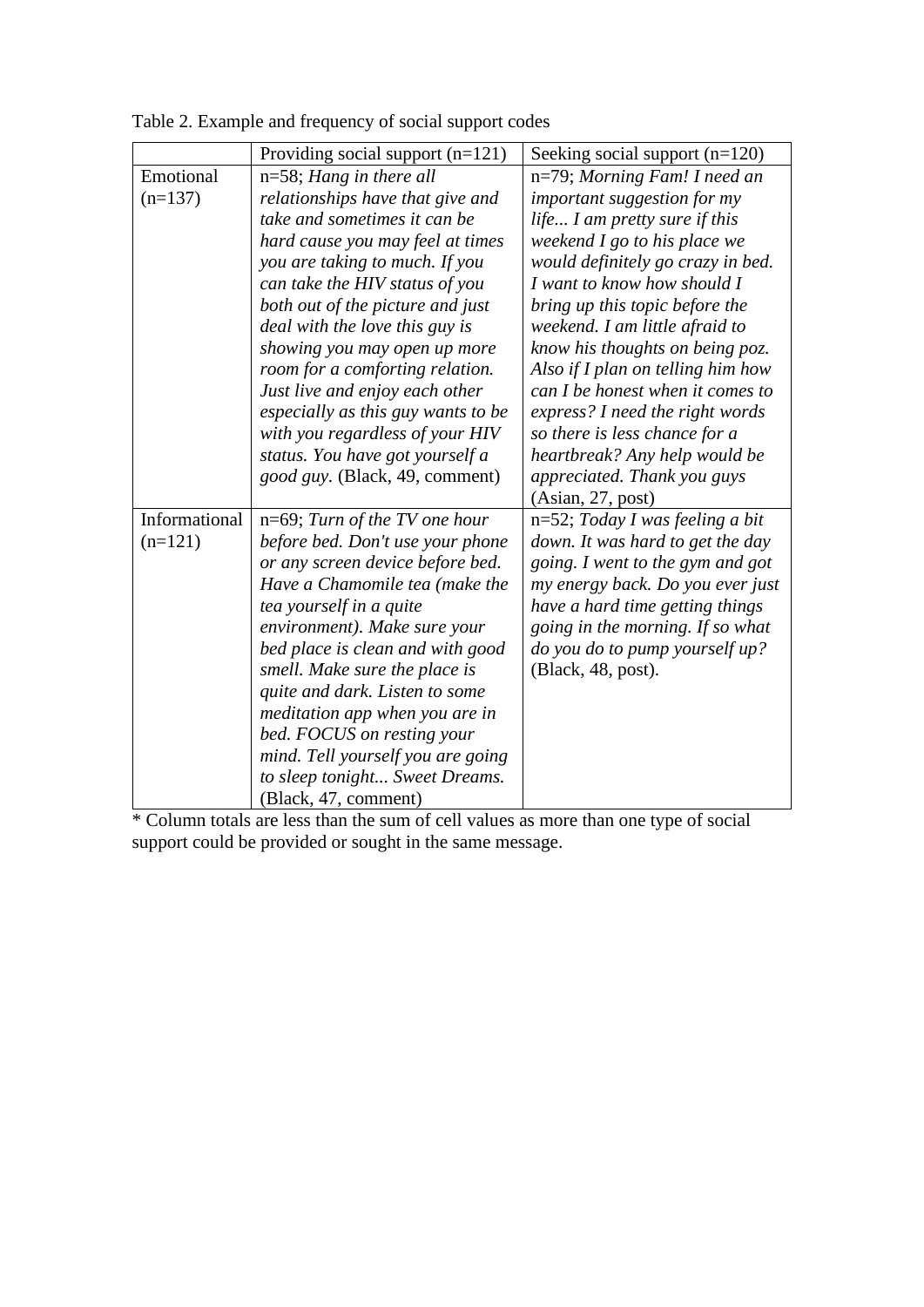Table 3. Frequency, definition, and example of adherence, treatment, and healthcare codes and sub-codes

| Codes(n)          | Sub-codes<br>$(n, %)^1$                | Definition/Example                                                                                                        |
|-------------------|----------------------------------------|---------------------------------------------------------------------------------------------------------------------------|
| Adherence<br>(54) |                                        | Adhering to medication regimen or taking medication                                                                       |
|                   | Adherence                              | Challenges faced in taking treatment including any                                                                        |
|                   | problems<br>$(13; 24\%)$               | external factors                                                                                                          |
|                   |                                        | Time for my meds. But I'm out and I don't have a bottle of                                                                |
|                   |                                        | water. It's the opposite of the problem of finding a                                                                      |
|                   | Adherence                              | bathroom when you need one. LOL (White, 54, comment)<br>Ways to help with treatment adherence or not to forget to         |
|                   | strategies<br>$(27; 50\%)$             | take medication                                                                                                           |
|                   |                                        | I have to take my pill bottle and put it in a different place                                                             |
|                   |                                        | to remind me to take my meds and then return it to where I<br>original store it or else my mind will obsess about whether |
|                   |                                        | I've taken my meds or not. (Black, 44, comment)                                                                           |
|                   | Other                                  | Content about adherence that was not related to a strategy                                                                |
|                   | adherence <sup>2</sup><br>$(19; 35\%)$ | or problem                                                                                                                |
|                   |                                        | 36 yrs $(+)$ and 20 yrs on ARV's I must say I'm so tired of                                                               |
|                   |                                        | taking pills but I know if I stop I will no long have a story<br>to tell cause I will no longer be here (Black, 51, post) |
| Treatment         |                                        | Any discourse around any type of treatment/medication                                                                     |
| (93)              |                                        | including progress in treatment regimens                                                                                  |
|                   | Labs<br>$(12; 13\%)$                   | Content about lab results as related to treatment progress                                                                |
|                   |                                        |                                                                                                                           |
|                   |                                        | Woke up to fantastic newsOfficial test results came                                                                       |
|                   |                                        | inOFFICIALLY Undetectable and my CD4 went from<br>179 to 612I hope everyone has a beautiful day (White,                   |
|                   |                                        | $40$ , post)                                                                                                              |
|                   | Side<br>effects<br>$(24; 26\%)$        | Content specific to treatment side effects                                                                                |
|                   |                                        | Genvoya here too. In the beginning I was always in the                                                                    |
|                   |                                        | bathroom ughhhh. From time to time now my stomach acts                                                                    |
|                   |                                        | up but it's one of the more manageable side affects. Been<br>on it almost a year now. It gets easier. (White, 29,         |
|                   |                                        | comment)                                                                                                                  |
|                   | Medication<br>change                   | Content about changing type of medication or the desire to                                                                |
|                   | $(22; 24\%)$                           | change medication                                                                                                         |
|                   |                                        |                                                                                                                           |